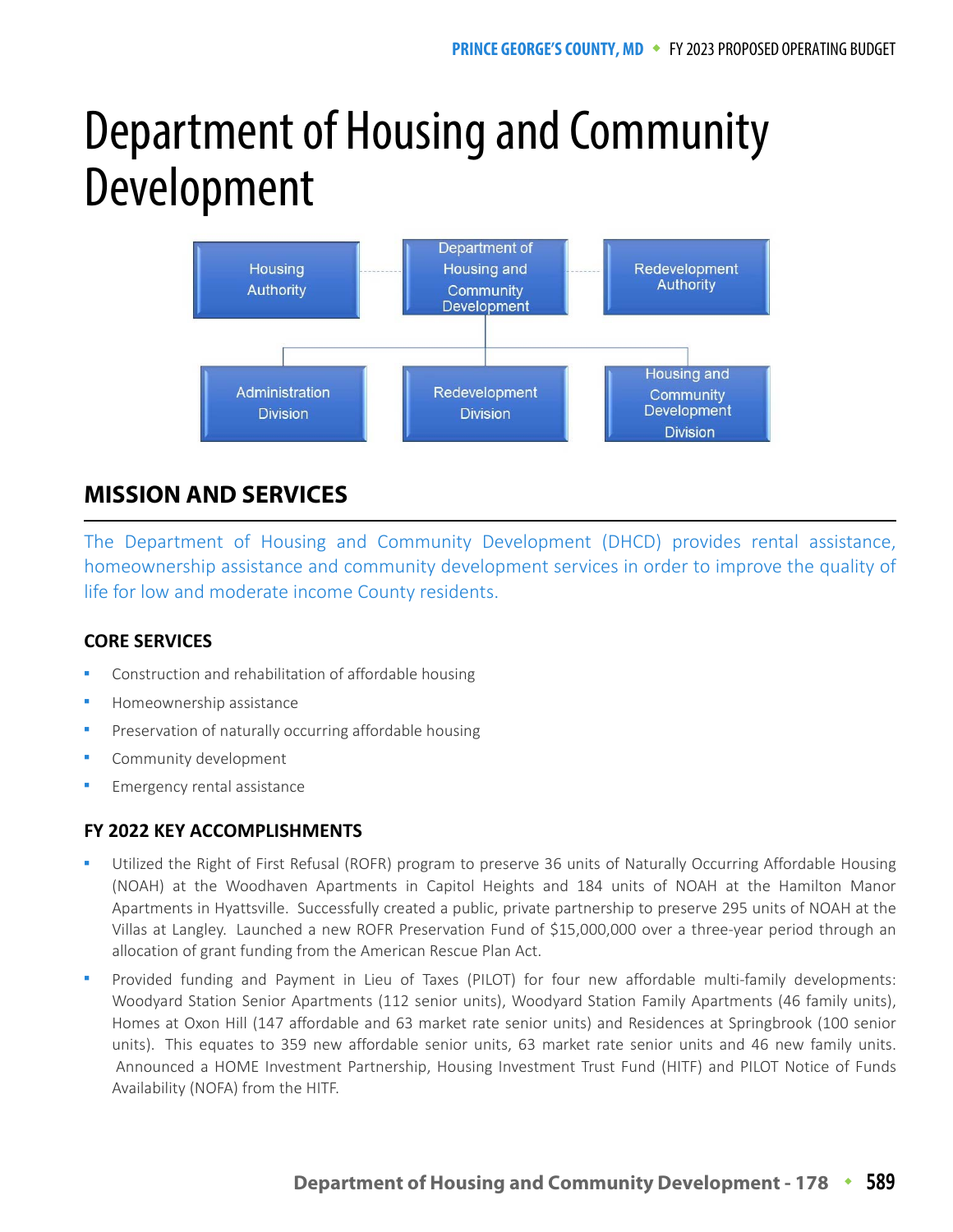- Launched the Homeownership Preservation Program (HOPP), a new homeowner improvement program using funds from the American Rescue Plan Act. Continued the implementation of the County's Pathway to Purchase (CPAP) and Housing Rehabilitation Assistance Program (HRAP) programs.
- Provided emergency rental assistance for over 5,200 households and deployed over \$41.7 million dollars in rental assistance. Supported community development services through the Community Development Block Grant (CDBG) program. Community Navigators assisted County non-profit organizations, assisting residents in need of public services.

## **STRATEGIC FOCUS AND INITIATIVES IN FY 2023**

The agency's top priorities in FY 2023 are:

- Support the County's affordable housing production goals by supporting new affordable multi-family rental projects through the issuance of a NOFA for the HOME Program, HOME American Rescue Plan program, HITF and PILOT.
- Provide remaining federal and State awarded funds toward rental arrearages to ensure low-income renters impacted by the COVID-19 pandemic remain safely housed.
- Preserve naturally occurring affordable housing through covenants by expanding the implementation of the ROFR program, through the new ROFR Preservation Fund and through an expanded ROFR developer roster.
- Continue support of affordable homeownership through the down payment closing cost assistance & rehabilitation programs and by launching the conversion of vacant and abandoned properties to affordable homeownership.
- Strengthen the impact of the CDBG program and advance the implementation of the U.S. Department Housing and Urban Development (HUD) Section 108 loan program to pursue physical and economic revitalization projects.

## **FY 2023 BUDGET SUMMARY**

The FY 2023 proposed budget for the Department of Housing and Community Development is \$121,389,700, an increase of \$8,403,600 or 7.4% over the FY 2022 approved budget.

|                              | FY 2021 Actual |         | FY 2022 Budget |         | <b>FY 2022 Estimate</b> |         | FY 2023 Proposed |         |
|------------------------------|----------------|---------|----------------|---------|-------------------------|---------|------------------|---------|
| <b>Fund Types</b>            | Amount         | % Total | <b>Amount</b>  | % Total | <b>Amount</b>           | % Total | Amount           | % Total |
| <b>General Fund</b>          | \$4,853,599    | 3.8%    | \$5,016,700    | 4.4%    | \$5,019,100             | 2.0%    | \$5,055,700      | 4.2%    |
| <b>Grant Funds</b>           | 123,032,820    | 96.1%   | 103,815,400    | 91.9%   | 238,946,400             | 96.3%   | 106,334,000      | 87.6%   |
| <b>Special Revenue Funds</b> | 106,425        | $0.1\%$ | 4,154,000      | 3.7%    | 4,247,900               | 1.7%    | 10,000,000       | 8.2%    |
| <b>Total</b>                 | \$127,992,844  | 100.0%  | \$112,986,100  | 100.0%  | \$248,213,400           | 100.0%  | \$121,389,700    | 100.0%  |

## **Expenditures by Fund Type**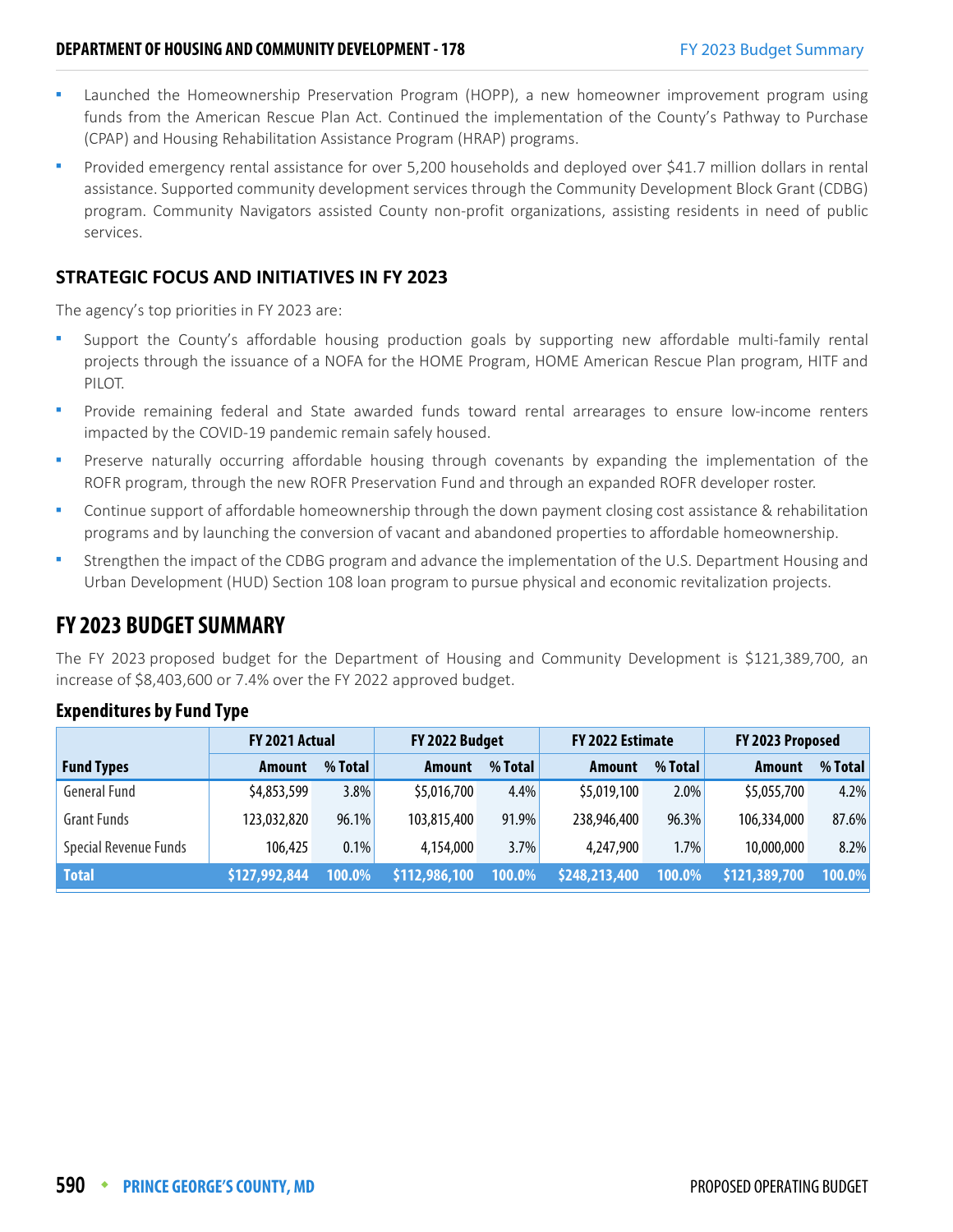#### **GENERAL FUND**

The FY 2023 proposed General Fund budget for the Department of Housing and Community Development is \$5,055,700, an increase of \$39,000 or 0.8% over the FY 2022 approved budget.

## **Reconciliation from Prior Year**

|                                                                                                                                                                                                                                                                                 | <b>Expenditures</b> |
|---------------------------------------------------------------------------------------------------------------------------------------------------------------------------------------------------------------------------------------------------------------------------------|---------------------|
| <b>FY 2022 Approved Budget</b>                                                                                                                                                                                                                                                  | \$5,016,700         |
| <b>Increase Cost: Operating</b> — New consulting contracts to support implementation of the comprehensive housing strategy<br>(CHS) affordable housing plan, an affordable housing public awareness campaign and monitoring dashboard as well as asset<br>management procedures | \$333,100           |
| Add: Compensation - Funding for previously unfunded Accountant 3G and Administrative Aide 3G (reclassified from a<br>Community Development Assistant 3G)                                                                                                                        | 150,300             |
| <b>Increase Cost: Fringe Benefits</b> — Increase in the fringe benefit rate from 31.8% to 33.5% to align with projected<br>healthcare and pension costs                                                                                                                         | 133,600             |
| Increase Cost: Compensation - Mandated Salary Requirements - Annualization of FY 2022 salary adjustments                                                                                                                                                                        | 107,900             |
| Increase Cost: Operating - Increase in training, advertising, travel and general office supplies                                                                                                                                                                                | 55,200              |
| <b>Decrease Cost: Operating</b> — Reduction in grant to the Redevelopment Authority and car service costs                                                                                                                                                                       | (18, 400)           |
| <b>Decrease Cost: Operating</b> — Removal of Right of First Refusal, Environmental Review, and Housing Opportunities for All,<br>and Housing Investment Partnerships contracts after completion of these projects in FY 2022                                                    | (356, 800)          |
| <b>Decrease Cost: Operating</b> — Reallocated the Housing Authority's portion of the office automation technology charge                                                                                                                                                        | (365,900)           |
| <b>FY 2023 Proposed Budget</b>                                                                                                                                                                                                                                                  | \$5,055,700         |

## **GRANT FUND**

The FY 2023 proposed grant budget for the Department of Housing and Community Development is \$106,334,000, an increase of \$2,518,600 or 2.4% over the FY 2022 approved budget. This total reflects the grants managed by the Department of Housing and Community Development and the Housing Authority of Prince George's County. Major sources of funds in the FY 2023 proposed budget include:

#### **Department of Housing and Community Development**

- Community Development Block Grant (CDBG)
- Emergency Solutions Grant (ESG)
- Home Investment Partnership (HOME)

#### **Reconciliation from Prior Year**

|                                                                                                 | <b>Expenditures</b> |
|-------------------------------------------------------------------------------------------------|---------------------|
| <b>FY 2022 Approved Budget</b>                                                                  | \$9,088,900         |
| <b>Enhance: Existing Program</b> — Community Development Block Grant (CDBG)                     | \$551,400           |
| <b>Enhance: Existing Program</b> — HOME Investment Partnerships Program (HOME)                  | 303,200             |
| <b>Enhance: Existing Program</b> — Maryland National Mortgage Settlement (MDNMS) Program Income | 37,400              |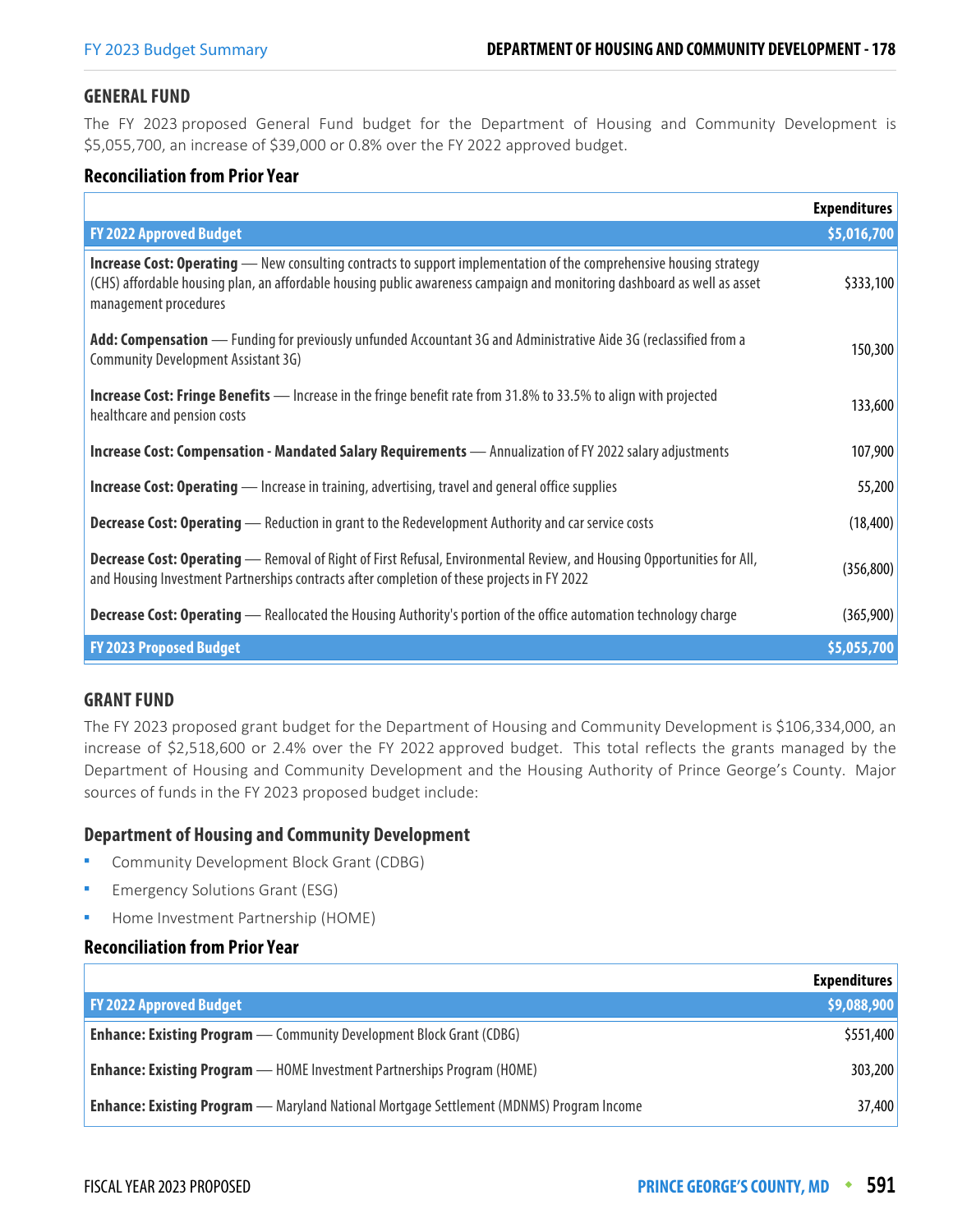#### **Reconciliation from Prior Year** (continued)

|                                                                                              | <b>Expenditures</b> |
|----------------------------------------------------------------------------------------------|---------------------|
| <b>Enhance: Existing Program</b> — Neighborhood Conservation Initiative (NCI) Program Income | 15,200              |
| <b>Reduce: Existing Program</b> — Neighborhood Stabilization (NSI) Program Income            | (4,400)             |
| <b>FY 2023 Proposed Budget</b>                                                               | \$9,991,700         |

## **Housing Authority**

- **Section Eight Housing Choice Voucher Program (HCV)**
- Conventional Public Housing
- **Bond Program**

## **Reconciliation from Prior Year**

|                                                                               | <b>Expenditures</b> |
|-------------------------------------------------------------------------------|---------------------|
| <b>FY 2022 Approved Budget</b>                                                | \$94,726,500        |
| <b>Enhance: Existing Program</b> - Bond Program                               | \$1,261,400         |
| <b>Enhance: Existing Program</b> — Conventional Public Housing                | 177,800             |
| <b>Enhance: Existing Program</b> - Section Eight Housing Choice Voucher (HCV) | 131,500             |
| <b>Enhance: Existing Program</b> — Coral Gardens                              | 39,200              |
| <b>Enhance: Existing Program</b> — Public Housing Modernization               | 4,900               |
| <b>Enhance: Existing Program</b> — Homeownership - Marcy Avenue               | 1,000               |
| <b>FY 2023 Proposed Budget</b>                                                | \$96,342,300        |

## **SPECIAL REVENUE FUNDS**

#### **Housing Investment Trust Fund (HITF)**

The FY 2023 proposed Housing Investment Trust Fund budget for the Department of Housing and Community Development is \$10,000,000, an increase of \$5,846,000 or 140.7% over the FY 2022 approved budget.

## **Reconciliation from Prior Year**

|                                                                                                                                            | <b>Expenditures</b> |
|--------------------------------------------------------------------------------------------------------------------------------------------|---------------------|
| <b>FY 2022 Approved Budget</b>                                                                                                             | \$4,154,000         |
| <b>Increase Cost: Operating</b> - Increase in funding allocated for reserves                                                               | \$4,715,800         |
| <b>Increase Cost: Operating</b> — Increase in funding for workforce gap financing projects                                                 | 1,000,000           |
| <b>Increase Cost: Compensation</b> - Newly funded HUD Compliance Monitor position (Community Developer 3A) transferred<br>from DHCD grants | 95,700              |
| <b>Increase Cost: Fringe Benefits</b> — Funding for anticipated fringe benefit costs of full time positions                                | 37,000              |
| <b>Decrease Cost: Operating</b> — Decrease in general operating costs to align with actuals                                                | (2,500)             |
| <b>FY 2023 Proposed Budget</b>                                                                                                             | \$10,000,000        |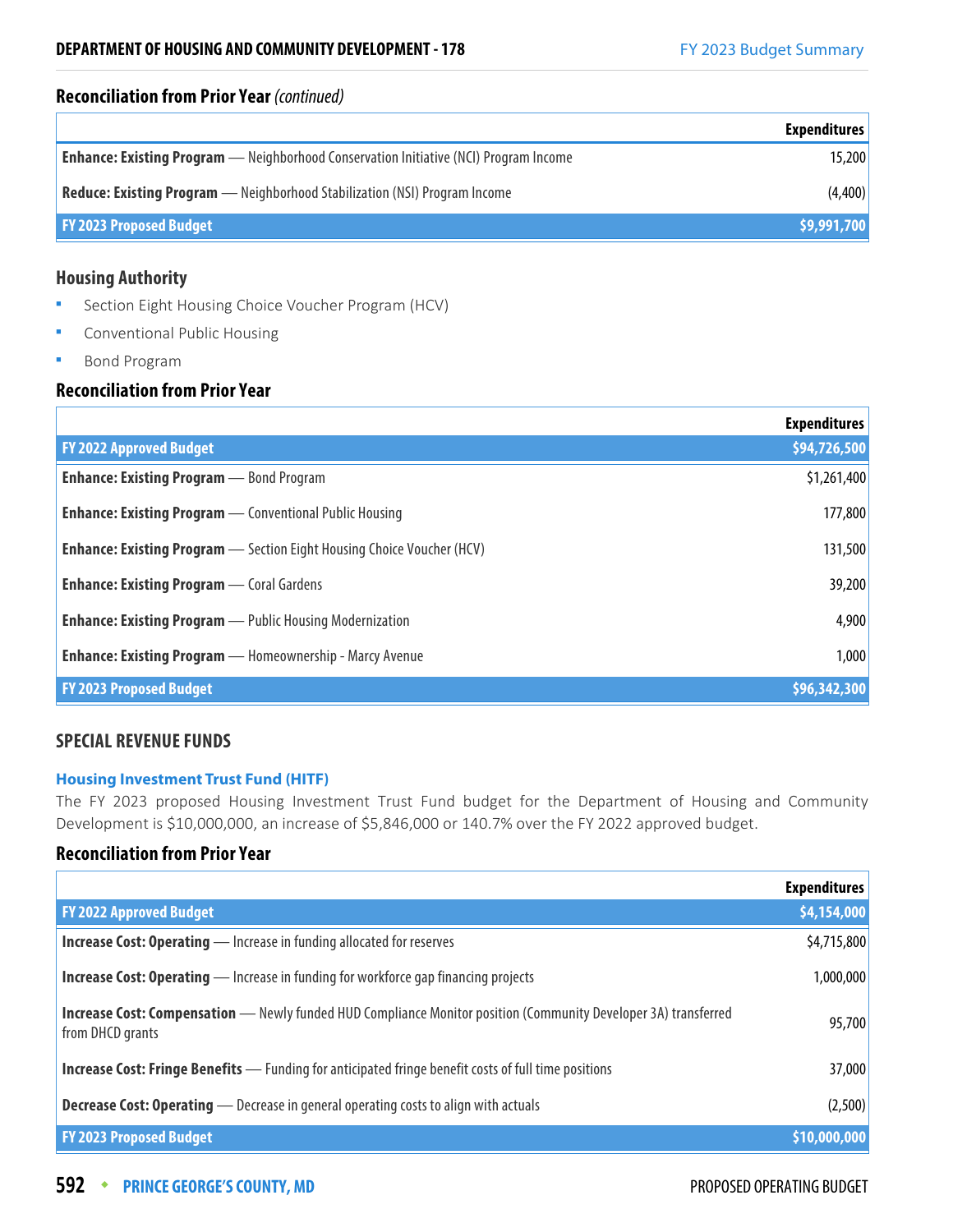# **STAFF AND BUDGET RESOURCES**

| <b>Authorized Positions</b>    | FY 2021<br><b>Budget</b> | FY 2022<br><b>Budget</b> | FY 2023<br>Proposed | Change<br><b>FY22-FY23</b> |
|--------------------------------|--------------------------|--------------------------|---------------------|----------------------------|
| <b>General Fund</b>            |                          |                          |                     |                            |
| Full Time - Civilian           | 28                       | 28                       | 28                  | 0                          |
| Full Time - Sworn              | $\theta$                 | $\Omega$                 | $\theta$            | $\Omega$                   |
| Subtotal - FT                  | 28                       | 28                       | 28                  | 0                          |
| Part Time                      | $\theta$                 | $\theta$                 | $\theta$            | 0                          |
| <b>Limited Term</b>            | $\theta$                 | $\Omega$                 | 0                   | $\Omega$                   |
| <b>Special Revenue</b><br>Fund |                          |                          |                     |                            |
| Full Time - Civilian           | $\theta$                 | $\Omega$                 | $\overline{2}$      | $\overline{2}$             |
| Full Time - Sworn              | $\Omega$                 | 0                        | $\Omega$            | $\theta$                   |
| Subtotal - FT                  | $\theta$                 | 0                        | $\overline{2}$      | $\overline{2}$             |
| Part Time                      | $\theta$                 | $\Omega$                 | 0                   | $\Omega$                   |
| <b>Limited Term</b>            | 7                        | $\overline{2}$           | 1                   | (1)                        |
| <b>Grant Program Funds</b>     |                          |                          |                     |                            |
| Full Time - Civilian           | 77                       | 80                       | 84                  | $\overline{4}$             |
| Full Time - Sworn              | $\Omega$                 | $\theta$                 | $\theta$            | 0                          |
| Subtotal - FT                  | 77                       | 80                       | 84                  | 4                          |
| Part Time                      | $\theta$                 | $\Omega$                 | $\Omega$            | 0                          |
| <b>Limited Term</b>            | 3                        | 9                        | 9                   | 0                          |
| <b>TOTAL</b>                   |                          |                          |                     |                            |
| Full Time - Civilian           | 105                      | 108                      | 114                 | 6                          |
| Full Time - Sworn              | $\Omega$                 | $\theta$                 | 0                   | 0                          |
| Subtotal - FT                  | 105                      | 108                      | 114                 | 6                          |
| Part Time                      | $\Omega$                 | $\theta$                 | 0                   | 0                          |
| <b>Limited Term</b>            | 10                       | 11                       | 10                  | (1)                        |

|                                      | FY 2023        |              |                 |  |  |
|--------------------------------------|----------------|--------------|-----------------|--|--|
| Positions By Classification          | Full<br>Time   | Part<br>Time | Limited<br>Term |  |  |
| Accountant                           | 13             | $\bigcap$    | 0               |  |  |
| <b>Accounting Service Manager</b>    | 1              | 0            | 0               |  |  |
| Administrative Aide                  | 9              | U            | 2               |  |  |
| Administrative Assistant             | 1              | O            | 0               |  |  |
| Administrative Specialist            | 5              | O            | $\Omega$        |  |  |
| <b>Budget Management Analyst</b>     | 1              | U            | 1               |  |  |
| <b>Community Developers</b>          | 34             | 0            | 7               |  |  |
| <b>Community Developer Assistant</b> | 29             | U            | 0               |  |  |
| <b>Community Services Manager</b>    | 7              | N            | 0               |  |  |
| Compliance Specialist                | 1              | N            | U               |  |  |
| Deputy Director                      | $\overline{2}$ | U            | $\theta$        |  |  |
| <b>Director</b>                      | 1              | U            | 0               |  |  |
| <b>Executive Director</b>            | $\mathfrak{D}$ | N            | 0               |  |  |
| <b>General Clerk</b>                 | 4              | U            | O               |  |  |
| Human Resource Analyst               | $\mathfrak{D}$ | 0            | 0               |  |  |
| Policy Analyst                       | 1              | 0            | $\Omega$        |  |  |
| Program System Analyst               | 1              | N            | 0               |  |  |
| <b>TOTAL</b>                         | 114            | 0            | 10              |  |  |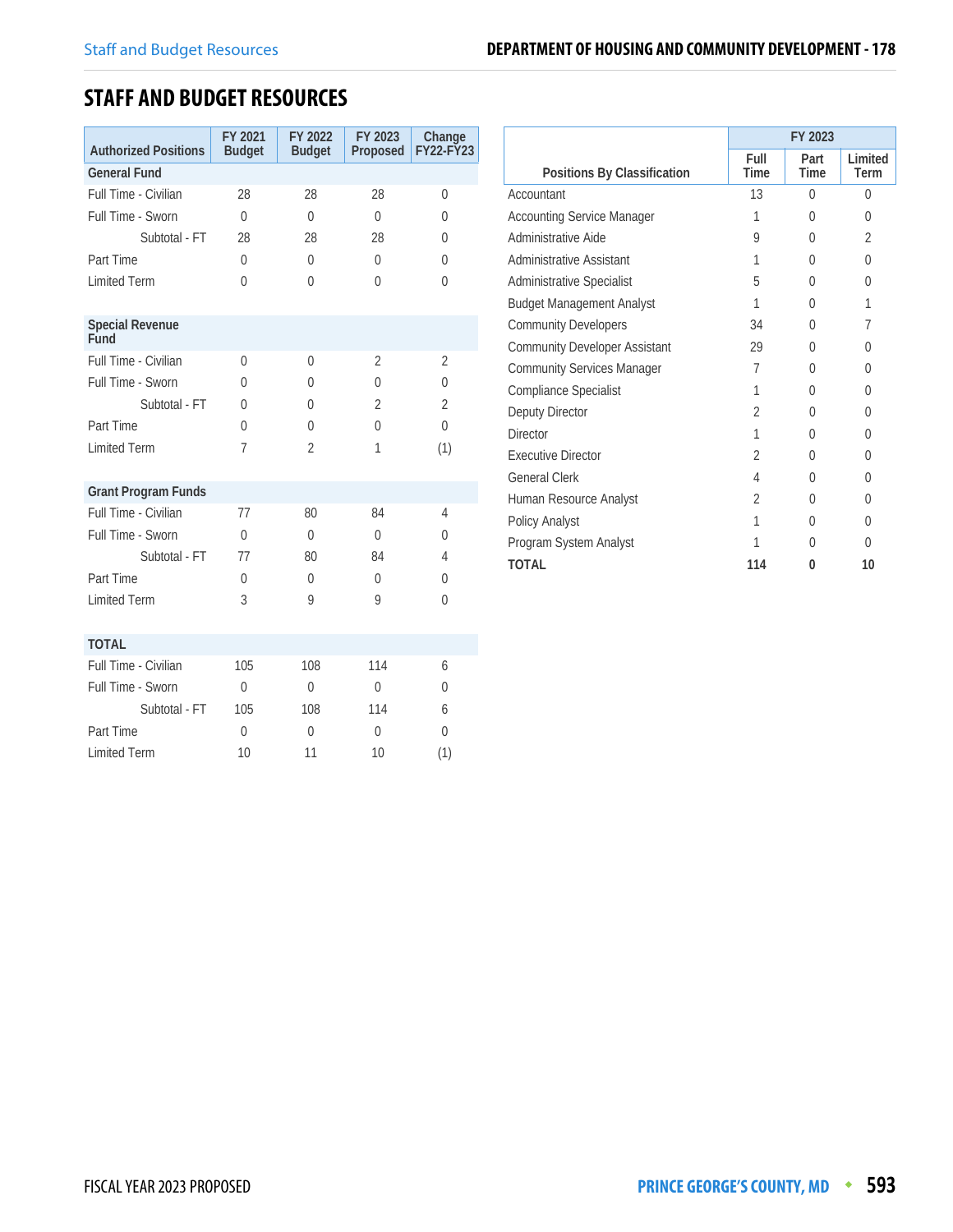|                        | <b>FY 2021</b> | <b>FY 2022</b> | <b>FY 2022</b>  | <b>FY 2023</b>  | <b>Change FY22-FY23</b> |             |
|------------------------|----------------|----------------|-----------------|-----------------|-------------------------|-------------|
| Category               | Actual         | <b>Budget</b>  | <b>Estimate</b> | <b>Proposed</b> | Amount $(5)$            | Percent (%) |
| Compensation           | \$2,853,178    | \$2,744,500    | \$2,749,000     | \$3,002,700     | \$258,200               | 9.4%        |
| <b>Fringe Benefits</b> | 853,980        | 872,800        | 873,200         | 1,006,400       | 133,600                 | 15.3%       |
| <b>Operating</b>       | 1,146,441      | 1,399,400      | 1,396,900       | 1,046,600       | (352, 800)              | $-25.2%$    |
| Capital Outlay         |                |                |                 |                 |                         |             |
| <b>SubTotal</b>        | \$4,853,599    | \$5,016,700    | \$5,019,100     | \$5,055,700     | \$39,000                | 0.8%        |
| <b>Recoveries</b>      |                |                |                 |                 |                         |             |
| <b>Total</b>           | \$4,853,599    | \$5,016,700    | \$5,019,100     | \$5,055,700     | \$39,000                | 0.8%        |

## **Expenditures by Category - General Fund**

In FY 2023, compensation expenditures increase 9.4% over the FY 2022 budget due to mandated salary requirements. Compensation costs include funding for 28 full time positions, including previously unfunded Accountant 3G and Administrative Aide 3G positions. Fringe benefit expenditures increase 15.3% over the FY 2022 budget due to a change in the fringe benefits rate from 31.8% to 33.5% to align with projected healthcare and pension costs.

Operating expenditures decrease -25.2% under the FY 2022 budget primarily due to the reallocation of the Housing Authority's OIT allocation charge. Contracts from FY 2022 were also replaced with new consulting contracts to support implementation of the comprehensive housing strategy (CHS) affordable housing plan, an affordable housing public awareness campaign and monitoring dashboard as well as asset management procedures.

#### **Expenditures by Division - General Fund**

|                                             | <b>FY 2021</b> | <b>FY 2022</b> | <b>FY 2022</b>            | FY 2023         | <b>Change FY22-FY23</b> |             |
|---------------------------------------------|----------------|----------------|---------------------------|-----------------|-------------------------|-------------|
| Category                                    | <b>Actual</b>  | <b>Budget</b>  | <b>Estimate</b>           | <b>Proposed</b> | Amount $(5)$            | Percent (%) |
| Administration                              | \$1,848,944    | \$1,784,200    | \$1,831,700               | \$1,209,000     | \$(575,200)             | $-32.2%$    |
| <b>Housing and Community</b><br>Development | 1,480,036      | 1,654,600      | 1,620,600                 | 2,274,700       | 620,100                 | 37.5%       |
| Redevelopment                               | 1,524,619      | 1,577,900      | 1,566,800                 | 1,572,000       | (5,900)                 | $-0.4%$     |
| <b>Total</b>                                | \$4,853,599    | \$5,016,700    | $\frac{1}{2}$ \$5,019,100 | \$5,055,700     | \$39,000                | 0.8%        |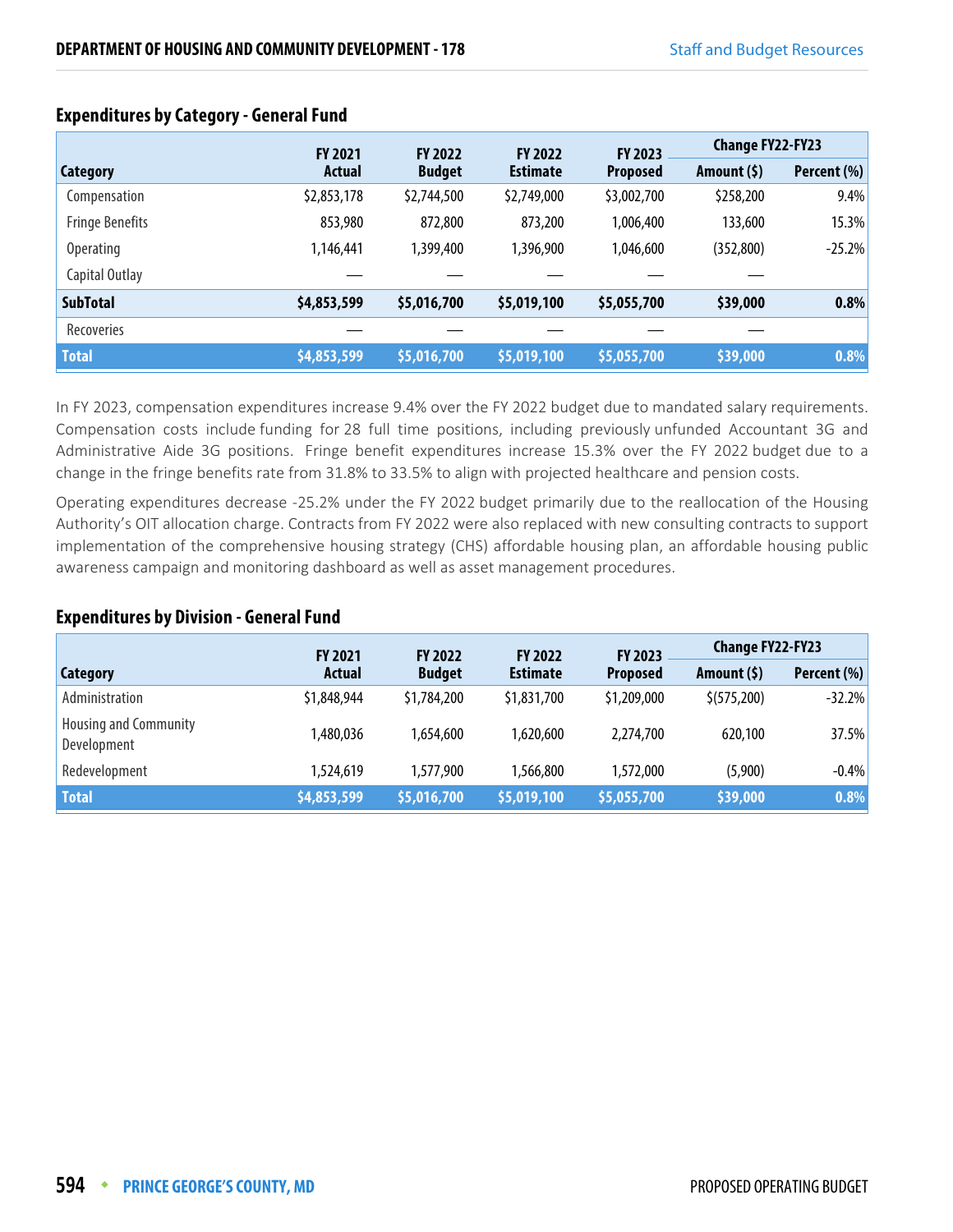## **General Fund - Division Summary**

|                                                          | <b>FY 2021</b> | FY 2022<br><b>FY 2022</b> |                 | FY 2023         | <b>Change FY22-FY23</b> |             |
|----------------------------------------------------------|----------------|---------------------------|-----------------|-----------------|-------------------------|-------------|
| <b>Category</b>                                          | <b>Actual</b>  | <b>Budget</b>             | <b>Estimate</b> | <b>Proposed</b> | Amount $(5)$            | Percent (%) |
| <b>Administration</b>                                    |                |                           |                 |                 |                         |             |
| Compensation                                             | \$975,944      | \$828,400                 | \$811,700       | \$654,200       | \$(174,200)             | $-21.0%$    |
| <b>Fringe Benefits</b>                                   | 260,735        | 263,400                   | 304,100         | 219,300         | (44, 100)               | $-16.7%$    |
| <b>Operating</b>                                         | 612,265        | 692,400                   | 715,900         | 335,500         | (356,900)               | $-51.5%$    |
| Capital Outlay                                           |                |                           |                 |                 |                         |             |
| <b>SubTotal</b>                                          | \$1,848,944    | \$1,784,200               | \$1,831,700     | \$1,209,000     | \$ (575, 200)           | $-32.2%$    |
| Recoveries                                               |                |                           |                 |                 |                         |             |
| <b>Total Administration</b>                              | \$1,848,944    | \$1,784,200               | \$1,831,700     | \$1,209,000     | \$ (575, 200)           | $-32.2%$    |
| <b>Housing and Community Development</b>                 |                |                           |                 |                 |                         |             |
| Compensation                                             | \$953,432      | \$955,800                 | \$972,700       | \$1,395,800     | \$440,000               | 46.0%       |
| <b>Fringe Benefits</b>                                   | 330,268        | 304,000                   | 279,100         | 467,800         | 163,800                 | 53.9%       |
| <b>Operating</b>                                         | 196,336        | 394,800                   | 368,800         | 411,100         | 16,300                  | 4.1%        |
| Capital Outlay                                           |                |                           |                 |                 |                         |             |
| <b>SubTotal</b>                                          | \$1,480,036    | \$1,654,600               | \$1,620,600     | \$2,274,700     | \$620,100               | 37.5%       |
| Recoveries                                               |                |                           |                 |                 |                         |             |
| <b>Total Housing and Community</b><br><b>Development</b> | \$1,480,036    | \$1,654,600               | \$1,620,600     | \$2,274,700     | \$620,100               | 37.5%       |
| Redevelopment                                            |                |                           |                 |                 |                         |             |
| Compensation                                             | \$923,802      | \$960,300                 | \$964,600       | \$952,700       | \$(7,600)               | $-0.8%$     |
| <b>Fringe Benefits</b>                                   | 262,977        | 305,400                   | 290,000         | 319,300         | 13,900                  | 4.6%        |
| <b>Operating</b>                                         | 337,840        | 312,200                   | 312,200         | 300,000         | (12,200)                | $-3.9%$     |
| Capital Outlay                                           |                |                           |                 |                 |                         |             |
| <b>SubTotal</b>                                          | \$1,524,619    | \$1,577,900               | \$1,566,800     | \$1,572,000     | \$(5,900)               | $-0.4%$     |
| Recoveries                                               |                |                           |                 |                 |                         |             |
| <b>Total Redevelopment</b>                               | \$1,524,619    | \$1,577,900               | \$1,566,800     | \$1,572,000     | \$ (5,900)              | $-0.4%$     |
| <b>Total</b>                                             | \$4,853,599    | \$5,016,700               | \$5,019,100     | \$5,055,700     | \$39,000                | 0.8%        |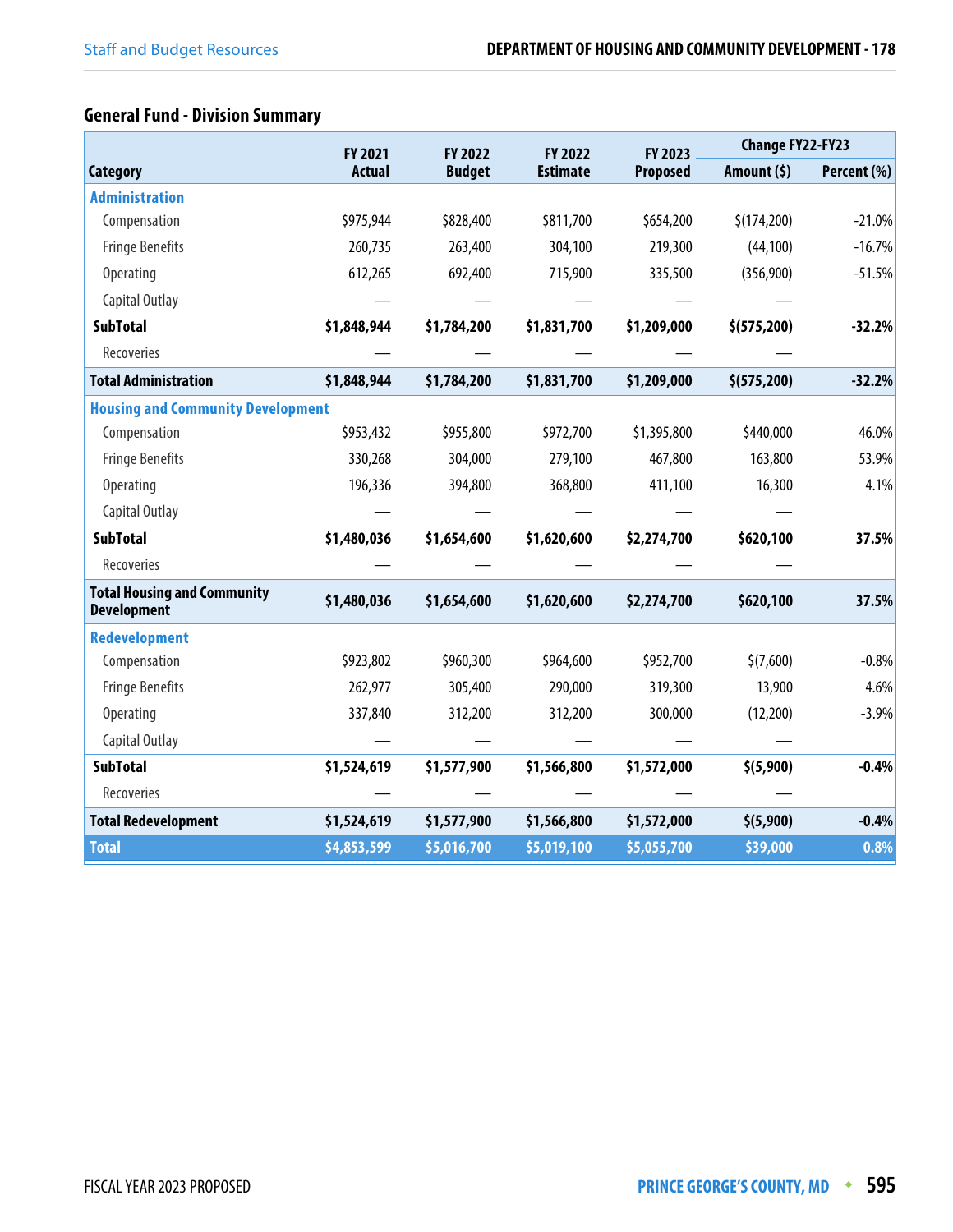## **DIVISION OVERVIEW**

## **Administration**

The Administration Division provides leadership and policy guidance in managing and guiding the achievement of the agency's goals and objectives. This division performs all personnel and public information functions. The division also reviews local, State and federal housing and community development legislation to identify potential impacts on agency programs and services.

## **Fiscal Summary**

In FY 2023, the division expenditures decrease \$575,200 or -32.2% under the FY 2022 budget. Staffing resources decrease by three from the FY 2022 budget. The primary budget changes include:

 A decrease in personnel costs due to reallocating three positions to the Community Planning & Development Division including an Accountant

3G, Community Developer 2A and Administrative Specialist 1G.

 A decrease in the technology cost allocation charges previously allocated to the Housing Authority. The Housing Authority will pay these costs directly in FY 2023.

|                             | <b>FY 2022</b> | FY 2023         | <b>Change FY22-FY23</b> |                         |  |  |
|-----------------------------|----------------|-----------------|-------------------------|-------------------------|--|--|
|                             | <b>Budget</b>  | <b>Proposed</b> |                         | Amount (\$) Percent (%) |  |  |
| <b>Total Budget</b>         | \$1,784,200    | \$1,209,000     | \$(575,200)             | $-32.2%$                |  |  |
| <b>STAFFING</b>             |                |                 |                         |                         |  |  |
| <b>Full Time - Civilian</b> | 8              | 5               | (3)                     | $-37.5%$                |  |  |
| Full Time - Sworn           | $\theta$       | 0               | $\Omega$                | $0.0\%$                 |  |  |
| <b>Subtotal - FT</b>        | 8              | 5               | (3)                     | $-37.5%$                |  |  |
| Part Time                   | 0              | Λ               | 0                       | 0.0%                    |  |  |
| <b>Limited Term</b>         | Λ              |                 | 0                       | 0.0%                    |  |  |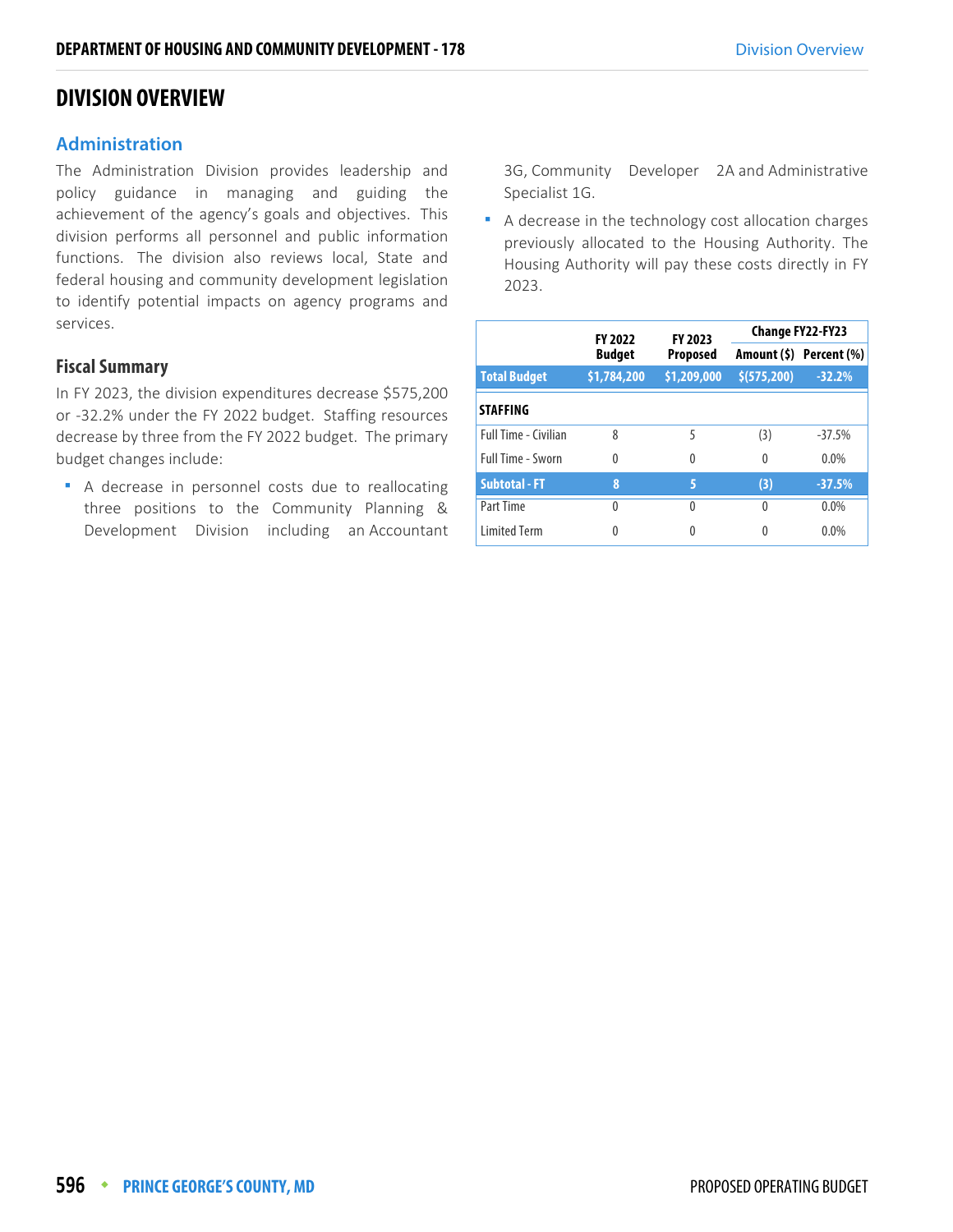#### **Housing and Community Development**

The Housing and Community Development Division (HCD) is comprised of three divisions within the agency: the Community Planning and Development Division (CPD), Housing Development Division (HDD) and the Accounting, Budget, Administration and Loan Servicing Unit.

HCD is responsible for the direction, planning, implementation and administration of programs under the federal entitlement programs, namely the Community Development Block Grant (CDBG), Home Investment Partnership (HOME) and Emergency Solutions Grant (ESG) Programs. Additionally, the HCD Division coordinates with the Redevelopment Authority on programmatic, administrative and financial matters.

The CPD is responsible for administering the CDBG subrecipient program and developing the Annual Action Plan and Five Year Consolidated Plan.

The Housing Development Division (HDD) is responsible for administering the CDBG Single Family Rehabilitation Program, the Home Investment Partnership (HOME) program and the Housing Investment Trust Fund.

The Accounting, Budget, Administration and Loan Servicing Unit provides support services for all real estate transactions executed under the development programs administered by the CPD & HDD divisions. The unit is also responsible for the formulation of the budget, tracking, monitoring, reporting of entitlement funds and servicing of County made down payment closing cost and rehabilitation loans.

#### **Fiscal Summary**

In FY 2023, the division expenditures increase \$620,100 or 37.5% over the FY 2022 budget. Staffing resources increase by three from the FY 2022 budget. The primary budget changes include:

- An increase in personnel costs primarily due to three positions reallocated from the Administration division (Accountant 3G, Community Developer 2A, and an Administrative Specialist 1G).
- A reduction in overall contract costs as the Right of First Refusal, Environmental Review, Housing Opportunities for All, and Housing Investment Partnerships contracts are removed and replaced with new consulting contracts to support implementation of the comprehensive housing strategy (CHS) affordable housing plan, an affordable housing public awareness campaign and monitoring dashboard as well as asset management procedures.

|                      | <b>FY 2022</b> | FY 2023         |           | Change FY22-FY23        |
|----------------------|----------------|-----------------|-----------|-------------------------|
|                      | <b>Budget</b>  | <b>Proposed</b> |           | Amount (\$) Percent (%) |
| <b>Total Budget</b>  | \$1,654,600    | \$2,274,700     | \$620,100 | 37.5%                   |
| <b>STAFFING</b>      |                |                 |           |                         |
| Full Time - Civilian | 11             | 14              | 3         | 27.3%                   |
| Full Time - Sworn    | $\Omega$       | 0               | 0         | $0.0\%$                 |
| <b>Subtotal - FT</b> | 11             | 14              | 3         | 27.3%                   |
| Part Time            | 0              | 0               | $\Omega$  | 0.0%                    |
| <b>Limited Term</b>  | 0              |                 | 0         | 0.0%                    |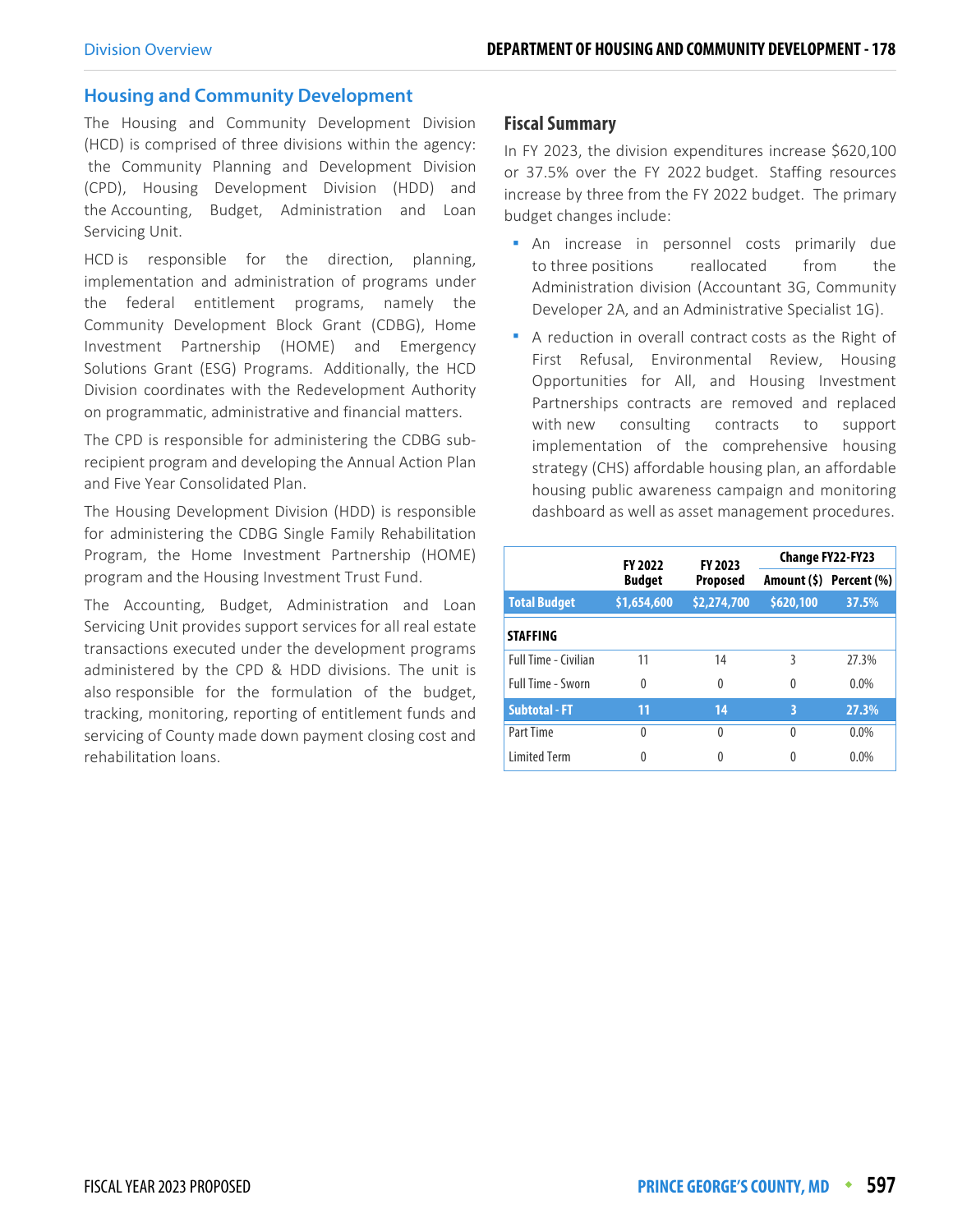## **Redevelopment**

The Redevelopment Division serves as the administrative support for the Redevelopment Authority. This division performs the daily duties and activities of the Redevelopment Authority as well as facilitates private sector development to help revitalize distressed communities.

#### **Fiscal Summary**

In FY 2023, the division expenditures decrease by \$5,900 or -0.4% under the FY 2022 budget. Staffing resources remain unchanged from the FY 2022 budget. The primary budget changes include:

A decrease in personnel due to retirements and vacant positions budgeted at the midpoint salary range.

 A decrease in operating expenses due to a reduction in the County's contribution to the Redevelopment Authority.

|                      | <b>FY 2022</b> | FY 2023     |            | <b>Change FY22-FY23</b> |
|----------------------|----------------|-------------|------------|-------------------------|
|                      | <b>Budget</b>  | Proposed    |            | Amount (\$) Percent (%) |
| <b>Total Budget</b>  | \$1,577,900    | \$1,572,000 | \$ (5,900) | $-0.4%$                 |
| <b>STAFFING</b>      |                |             |            |                         |
| Full Time - Civilian | 9              | 9           | 0          | $0.0\%$                 |
| Full Time - Sworn    | $\theta$       | 0           | 0          | $0.0\%$                 |
| <b>Subtotal - FT</b> | 9              | 9           | $\bf{0}$   | $0.0\%$                 |
| Part Time            | $\Omega$       | U           | 0          | $0.0\%$                 |
| <b>Limited Term</b>  | 0              |             | 0          | $0.0\%$                 |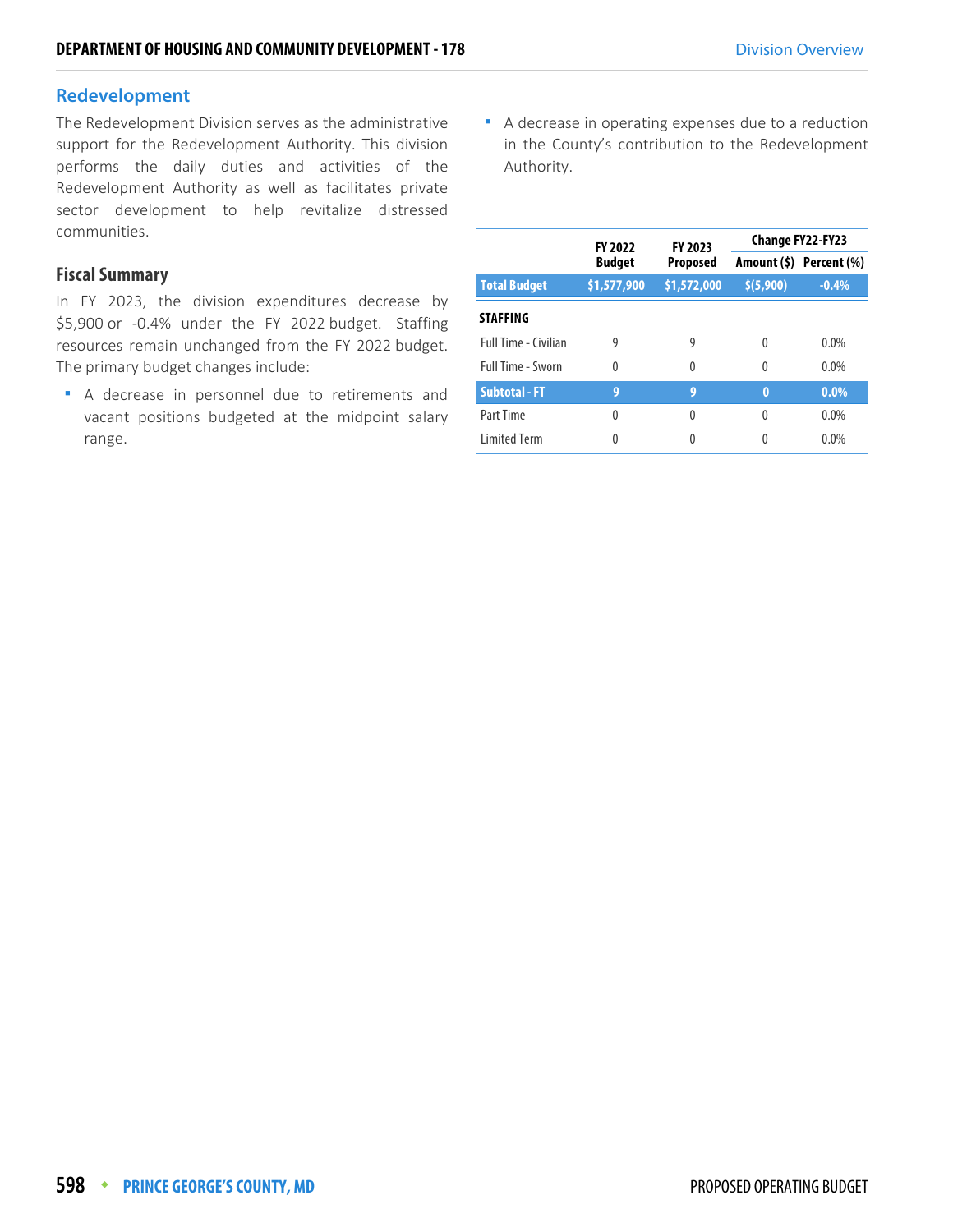# **OTHER FUNDS**

## **Housing Investment Trust Fund (HITF)**

The Housing Investment Trust Fund supports the Workforce Housing Gap Financing Program and the Down Payment and Closing Cost Assistance Program. The Workforce Housing Gap Financing Program enables the County to develop viable, mixed income communities of choice by providing gap financing for the development of decent and quality workforce housing for income eligible households. Additionally, the Down Payment and Closing Cost Assistance Program provides assistance to eligible first time homebuyers to purchase owner-occupied or vacant residential properties anywhere in Prince George's County.

In FY 2023, the HITF will provide funding for two full time and one limited term grant funded position totaling \$226,600 and operating expenses totaling \$1,000 to support the Workforce Housing Gap Financing Program.

Programmatic operating expenses in FY 2023 consist of \$5,000,000 for the Workforce Housing Gap Financing Program. The remaining \$4.7 million are in reserves.

## **Fiscal Summary**

In FY 2023, compensation increases 73.1% over the FY 2022 budget due to the addition of a full time HUD Compliance Monitor position and converting a limited term grant position to full time. Fringe benefit expenditures increase 188.8% over the FY 2022 budget due to anticipated costs. Operating expenses increase 142.8% given the increase in Workforce Housing Gap Financing and allocating funds to reserves.

|                        | <b>FY 2021</b> | <b>FY 2022</b> | <b>FY 2022</b>  | FY 2023         | <b>Change FY22-FY23</b> |             |
|------------------------|----------------|----------------|-----------------|-----------------|-------------------------|-------------|
| Category               | Actual         | <b>Budget</b>  | <b>Estimate</b> | <b>Proposed</b> | Amount $(5)$            | Percent (%) |
| Compensation           | \$95,900       | \$130,900      | \$70,100        | \$226,600       | \$95,700                | 73.1%       |
| <b>Fringe Benefits</b> | 10,525         | 19,600         | 15,200          | 56,600          | 37,000                  | 188.8%      |
| Operating              |                | 4,003,500      | 4,162,600       | 9,716,800       | 5,713,300               | 142.7%      |
| <b>Total</b>           | \$106,425      | \$4,154,000    | \$4,247,900     | \$10,000,000    | \$5,846,000             | 140.7%      |
| <b>Total</b>           | \$106,425      | \$4,154,000    | \$4,247,900     | \$10,000,000    | \$5,846,000             | 140.7%      |

## **Expenditures by Category**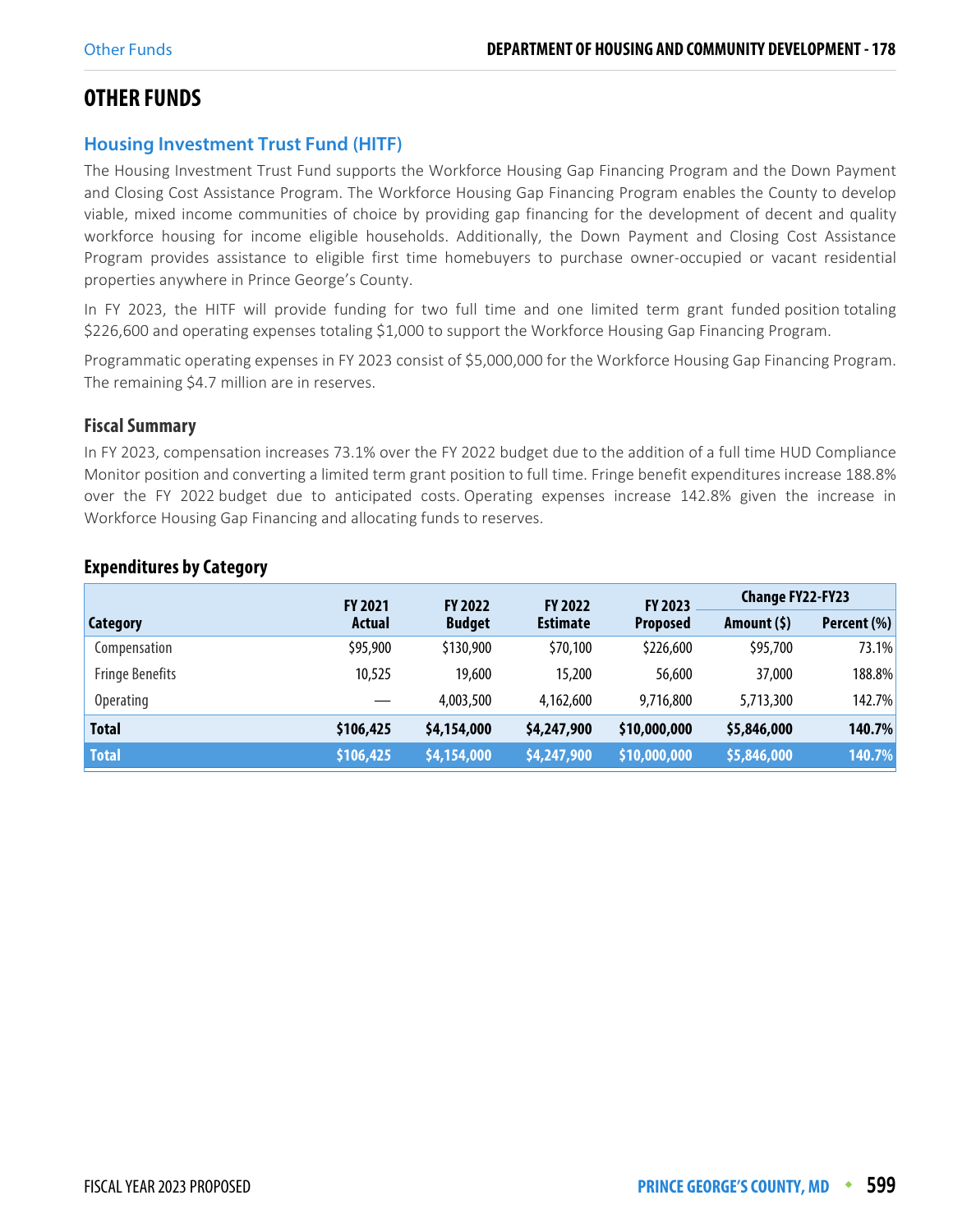## **Fund Summary**

|                                                       | <b>FY 2021</b> | <b>FY 2022</b> | <b>FY 2022</b>   | <b>FY 2023</b>  | FY 2022-2023  |            |
|-------------------------------------------------------|----------------|----------------|------------------|-----------------|---------------|------------|
| Category                                              | <b>Actual</b>  | <b>Budget</b>  | <b>Estimated</b> | <b>Proposed</b> | Change \$     | Change %   |
| <b>BEGINNING FUND BALANCE</b>                         | \$4,948,108    | \$4,946,426    | \$4,946,426      | \$1,198,526     | \$(3,747,900) | $-75.8%$   |
| <b>Principal Payment</b>                              | \$104,743      | \$—            | \$—              | \$—             | \$—           | $0.0\%$    |
| Transfer In - General Fund                            |                | 500,000        | 500,000          |                 | (500,000)     | $-100.0\%$ |
| <b>Recordation tax</b>                                |                |                |                  | 10,000,000      | 10,000,000    | $0.0\%$    |
| <b>Appropriated Fund Balance</b>                      |                | 3,654,000      |                  |                 | (3,654,000)   | $-100.0\%$ |
| <b>Total Revenues</b>                                 | \$104,743      | \$4,154,000    | \$500,000        | \$10,000,000    | \$5,846,000   | 140.7%     |
| <b>EXPENDITURES</b>                                   |                |                |                  |                 |               |            |
| Compensation                                          | \$95,900       | \$130,900      | \$70,100         | \$226,600       | \$95,700      | 73.1%      |
| <b>Fringe Benefits</b>                                | 10,525         | 19,600         | 15,200           | 56,600          | 37,000        | 188.8%     |
| <b>Operating Expenses</b>                             |                | 3,500          | 1,000            | 1,000           | (2,500)       | $-71.4%$   |
| <b>Down Payment and Closing</b><br>Assistance Loans   |                |                |                  |                 |               | 0.0%       |
| <b>Workforce Housing Gap Financing</b>                |                | 4,000,000      | 4,161,600        | 5,000,000       | 1,000,000     | 25.0%      |
| <b>Transfer to Reserves</b>                           |                |                |                  | 4,715,800       | 4,715,800     | $0.0\%$    |
| <b>Total Expenditures</b>                             | \$106,425      | \$4,154,000    | \$4,247,900      | \$10,000,000    | \$5,846,000   | 140.7%     |
| <b>EXCESS OF REVENUES OVER</b><br><b>EXPENDITURES</b> | (1,682)        |                | (3,747,900)      |                 |               | $0.0\%$    |
| OTHER ADJUSTMENTS                                     |                | (3,654,000)    |                  | 4,715,800       | 8,369,800     | $-229.1%$  |
| <b>ENDING FUND BALANCE</b>                            | \$4,946,426    | \$1,292,426    | \$1,198,526      | \$5,914,326     | \$4,621,900   | 357.6%     |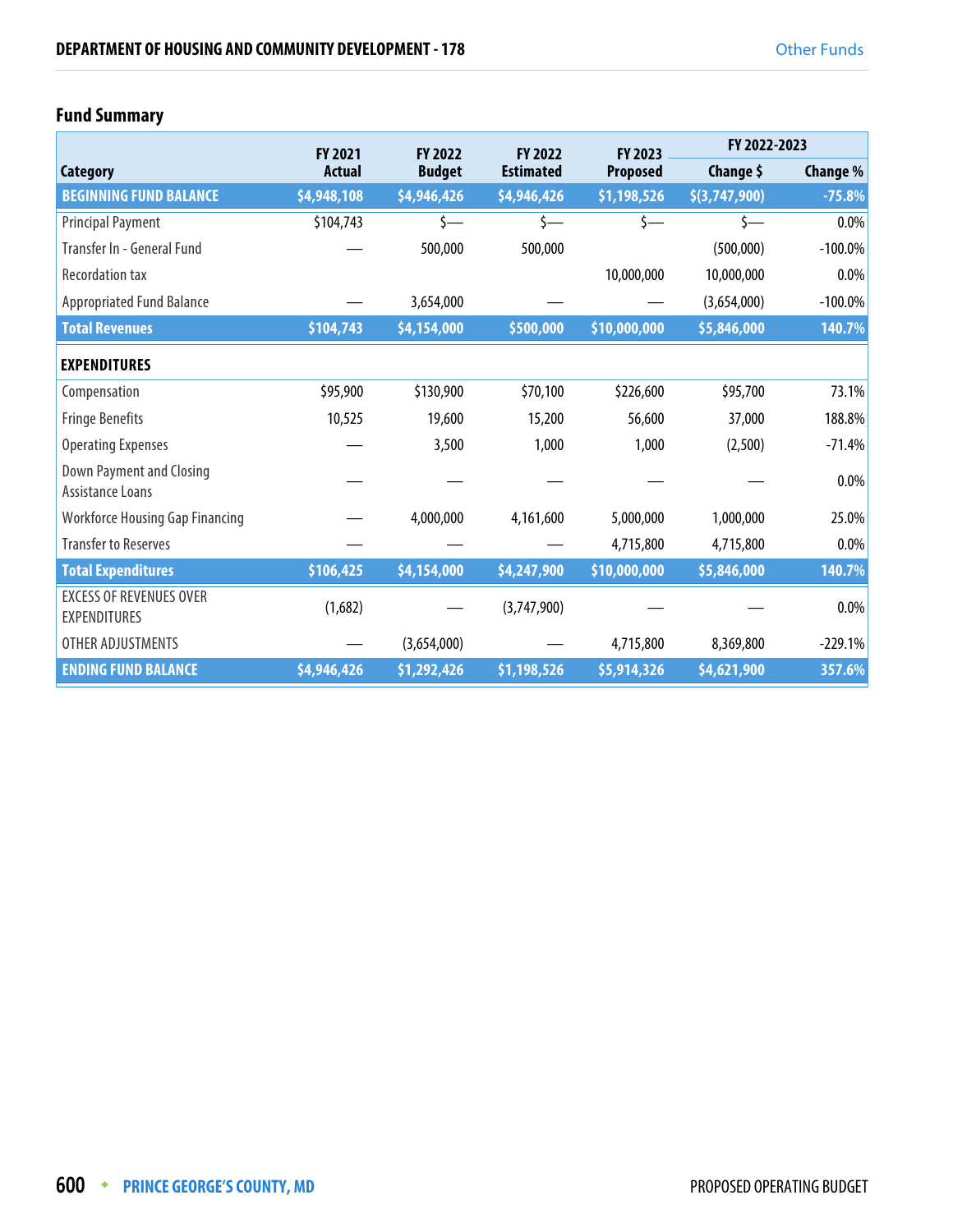## **GRANT FUNDS SUMMARY**

|                        | <b>FY 2021</b> | <b>FY 2022</b> | <b>FY 2022</b>  | FY 2023         | <b>Change FY22-FY23</b> |             |
|------------------------|----------------|----------------|-----------------|-----------------|-------------------------|-------------|
| Category               | Actual         | <b>Budget</b>  | <b>Estimate</b> | <b>Proposed</b> | Amount (\$)             | Percent (%) |
| Compensation           | \$1,389,193    | \$1,226,500    | \$5,572,000     | \$1,469,900     | \$243,400               | 19.8%       |
| <b>Fringe Benefits</b> | 328,521        | 351,100        | 682,800         | 316,000         | (35, 100)               | $-10.0\%$   |
| <b>Operating</b>       | 24,555,184     | 7,511,300      | 132,211,900     | 8,205,800       | 694,500                 | 9.2%        |
| Capital Outlay         |                |                |                 |                 |                         |             |
| <b>SubTotal</b>        | \$26,272,898   | \$9,088,900    | \$138,466,700   | \$9,991,700     | \$902,800               | 9.9%        |
| Recoveries             |                |                |                 |                 |                         |             |
| <b>Total</b>           | \$26,272,898   | \$9,088,900    | \$138,466,700   | \$9,991,700     | \$902,800               | 9.9%        |

## **Expenditures by Category - Grant Funds**

The FY 2023 proposed grant budget is \$9,991,700, an increase of 9.9% over the FY 2022 budget. This increase is largely driven by the Community Development Block Grant (CDBG) and the HOME Investment Partnerships program (HOME).

## **Staff Summary by Division - Grant Funds**

| <b>Staff Summary by</b>                                  |    | <b>FY 2022</b> |               |    | <b>FY 2023</b><br><b>FT</b><br><b>PT</b><br>6<br>4<br>10 |             |
|----------------------------------------------------------|----|----------------|---------------|----|----------------------------------------------------------|-------------|
| <b>Division &amp; Grant Program</b>                      | F  | PT             | <b>LTGF</b>   |    |                                                          | <b>LTGF</b> |
| <b>Housing and Community Development</b>                 |    |                |               |    |                                                          |             |
| <b>Community Development Block</b><br>Grant (CDBG)       |    |                | $\mathfrak z$ |    |                                                          |             |
| CDBG Single Family Rehab/Admn                            | 4  |                |               |    |                                                          |             |
| <b>Total Housing and Community</b><br><b>Development</b> | 11 |                | 3             |    |                                                          | 8           |
| <b>Housing Development</b>                               |    |                |               |    |                                                          |             |
| Home Investment Partnership<br>Program (HOME)            |    |                |               |    |                                                          |             |
| <b>Total Housing Development</b>                         |    |                |               |    |                                                          |             |
| Redevelopment                                            |    |                |               |    |                                                          |             |
| <b>CDBG: Pathways to Purchase</b><br>Program             |    |                | 5             |    |                                                          |             |
| <b>Total Redevelopment</b>                               |    |                | 5             |    |                                                          |             |
| <b>Total</b>                                             | 12 |                | 8             | 11 |                                                          | 13          |

In FY 2023, funding is provided for 11 full time and 13 limited term grant funded (LTGF) positions. There is a decrease of one position from the Community Planning Division that was reallocated to the Housing Investment Trust Fund as a HUD Compliance Monitor.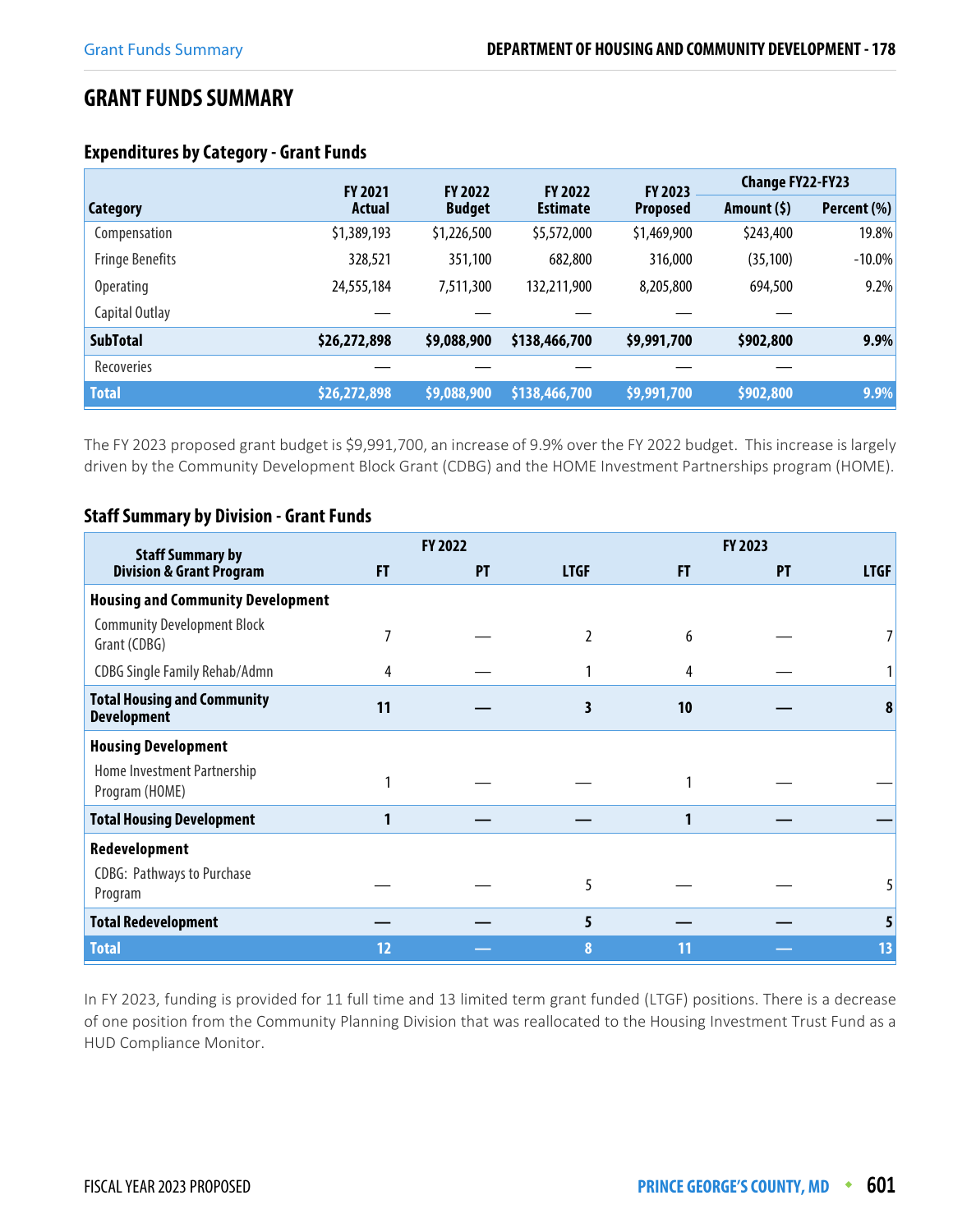## **Grant Funds by Division**

|                                                                                    | FY 2021       | <b>FY 2022</b> | FY 2022         | FY 2023         | <b>Change FY22-FY23</b> |             |  |
|------------------------------------------------------------------------------------|---------------|----------------|-----------------|-----------------|-------------------------|-------------|--|
| <b>Grant Name</b>                                                                  | <b>Actual</b> | <b>Budget</b>  | <b>Estimate</b> | <b>Proposed</b> | Amount (\$)             | Percent (%) |  |
| <b>Housing and Community Development</b>                                           |               |                |                 |                 |                         |             |  |
| <b>Community Development Block</b><br>Grant (CDBG)                                 | \$5,859,122   | \$4,801,300    | \$4,845,200     | \$5,227,000     | \$425,700               | 8.9%        |  |
| <b>CDBG Single Family Rehab</b><br>Revolving Loan Program Income                   |               | 344,300        | 344,300         | 470,000         | 125,700                 | 36.5%       |  |
| <b>Emergency Solutions Grant (ESG)</b>                                             | 525,442       | 441,900        | 440,300         | 441,900         |                         | 0.0%        |  |
| National Capital Economic<br>Development - Central Avenue                          | 49,400        |                | 750,000         |                 |                         |             |  |
| National Capital Economic<br>Development - Suitland Facade                         | 124,339       |                | 25,700          |                 |                         |             |  |
| Lincoln Institute - Accelerating<br><b>Investments for Healthy</b><br>Communities  |               |                | 65,600          |                 |                         |             |  |
| Coronavirus Relief Fund Emergency<br>Rental Assistance 1                           | 16,912,839    |                | 27,180,300      |                 |                         |             |  |
| <b>CARES Emergency Solutions Grants</b><br>(ESG)                                   | 1,040,289     |                | 6,468,800       |                 |                         |             |  |
| Maryland Emergency Rental<br>Assistance 1                                          | 9,973         |                | 47,034,400      |                 |                         |             |  |
| <b>Coronavirus Relief Fund Emergency</b><br>Rental Assistance 2                    |               |                | 30,596,100      |                 |                         |             |  |
| <b>CDBG CARES CV 1</b>                                                             |               |                | 3,037,000       |                 |                         |             |  |
| <b>CDBG Emergency Rental Assistance</b><br>CV <sub>2</sub>                         |               |                | 2,672,700       |                 |                         |             |  |
| <b>CDBG CARES CV 3</b>                                                             | 265,163       |                | 4,086,200       |                 |                         |             |  |
| <b>Maryland National Mortgage</b><br>Settlement Program (MDNMS):<br>Program Income |               | 205,000        | 205,000         | 242,400         | 37,400                  | 18.2%       |  |
| Neighborhood Conservative<br>Initiative Program Income (NCI):<br>Program Income    |               | 10,400         | 10,400          | 25,600          | 15,200                  | 146.2%      |  |
| Neighborhood Stabilization<br>Program (NSP): Program Income                        |               | 69,000         | 69,000          | 64,600          | (4,400)                 | $-6.4%$     |  |
| <b>Total Housing and Community</b><br><b>Development</b>                           | \$24,786,567  | \$5,871,900    | \$127,831,000   | \$6,471,500     | \$599,600               | 10.2%       |  |
| <b>Housing Development</b><br>Home Investment Partnership<br>Program (HOME)        | \$1,486,331   | \$1,610,200    | \$1,610,200     | \$2,094,800     | \$484,600               | 30.1%       |  |
| <b>HOME Loan Program Income</b>                                                    |               | 1,245,500      | 1,072,100       | 1,064,100       | (181, 400)              | $-14.6%$    |  |
| HOME Investment Partnership -<br>American Rescue Plan (HOME ARP)                   |               |                | 7,592,100       |                 |                         |             |  |
| <b>Total Housing Development</b>                                                   | \$1,486,331   | \$2,855,700    | \$10,274,400    | \$3,158,900     | \$303,200               | 10.6%       |  |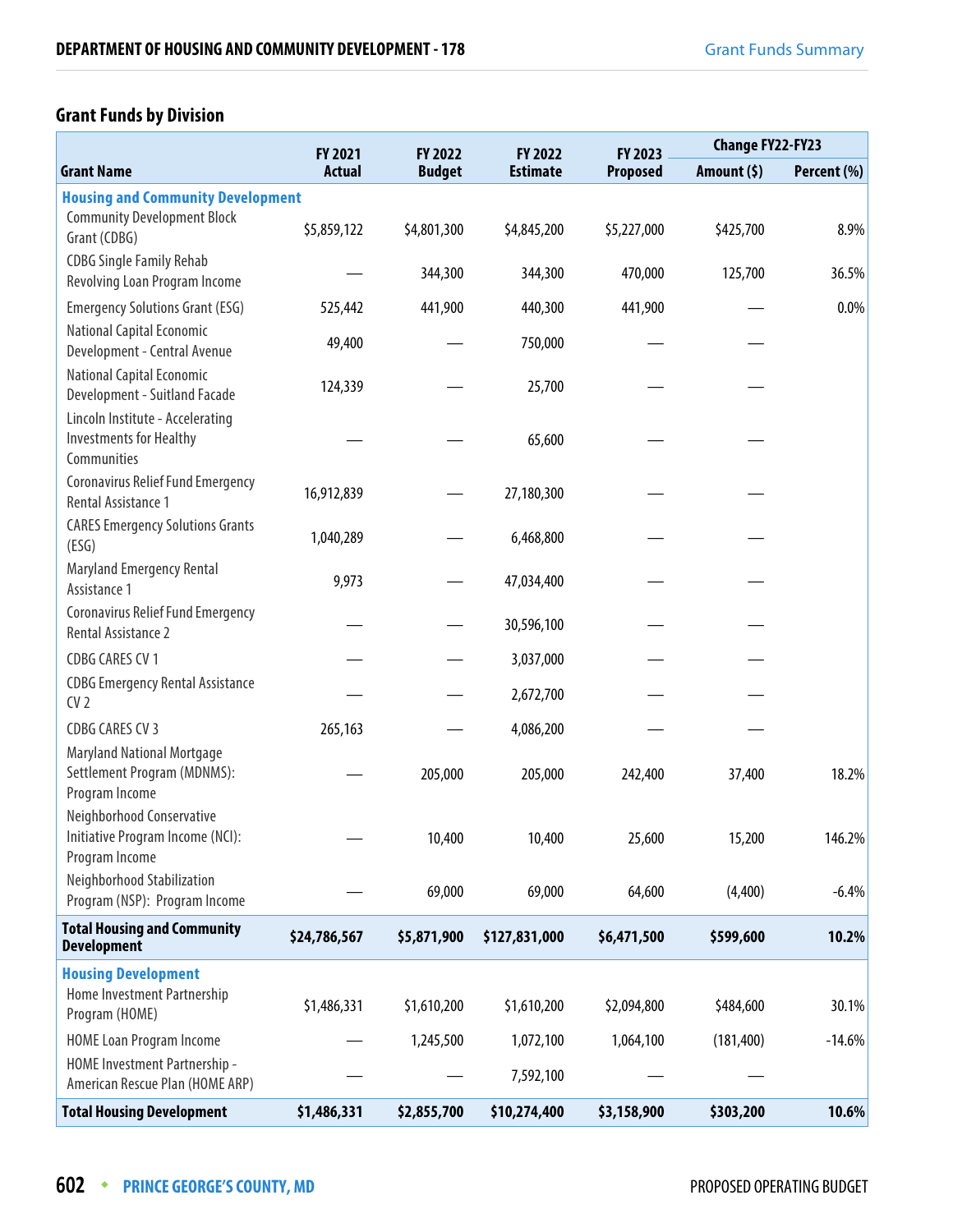## **Grant Funds by Division** (continued)

|                                                                        | <b>FY 2021</b> | <b>FY 2022</b> | <b>FY 2022</b>  | <b>FY 2023</b>  | <b>Change FY22-FY23</b> |             |
|------------------------------------------------------------------------|----------------|----------------|-----------------|-----------------|-------------------------|-------------|
| <b>Grant Name</b>                                                      | <b>Actual</b>  | <b>Budget</b>  | <b>Estimate</b> | <b>Proposed</b> | Amount $(5)$            | Percent (%) |
| <b>Redevelopment</b><br><b>CDBG: Pathway to Purchase</b><br>Program    | s—             | \$361,300      | \$361,300       | \$361,300       | s—                      | $0.0\%$     |
| <b>Total Redevelopment</b>                                             | s—             | \$361,300      | \$361,300       | \$361,300       | s—                      | 0.0%        |
| <b>Subtotal</b>                                                        | \$26,272,898   | \$9,088,900    | \$138,466,700   | \$9,991,700     | \$902,800               | 9.9%        |
| Total Transfer from General Fund -<br>(County Contribution/Cash Match) |                |                |                 |                 |                         |             |
| <b>Total</b>                                                           | \$26,272,898   | \$9,088,900    | \$138,466,700   | \$9,991,700     | \$902,800               | 9.9%        |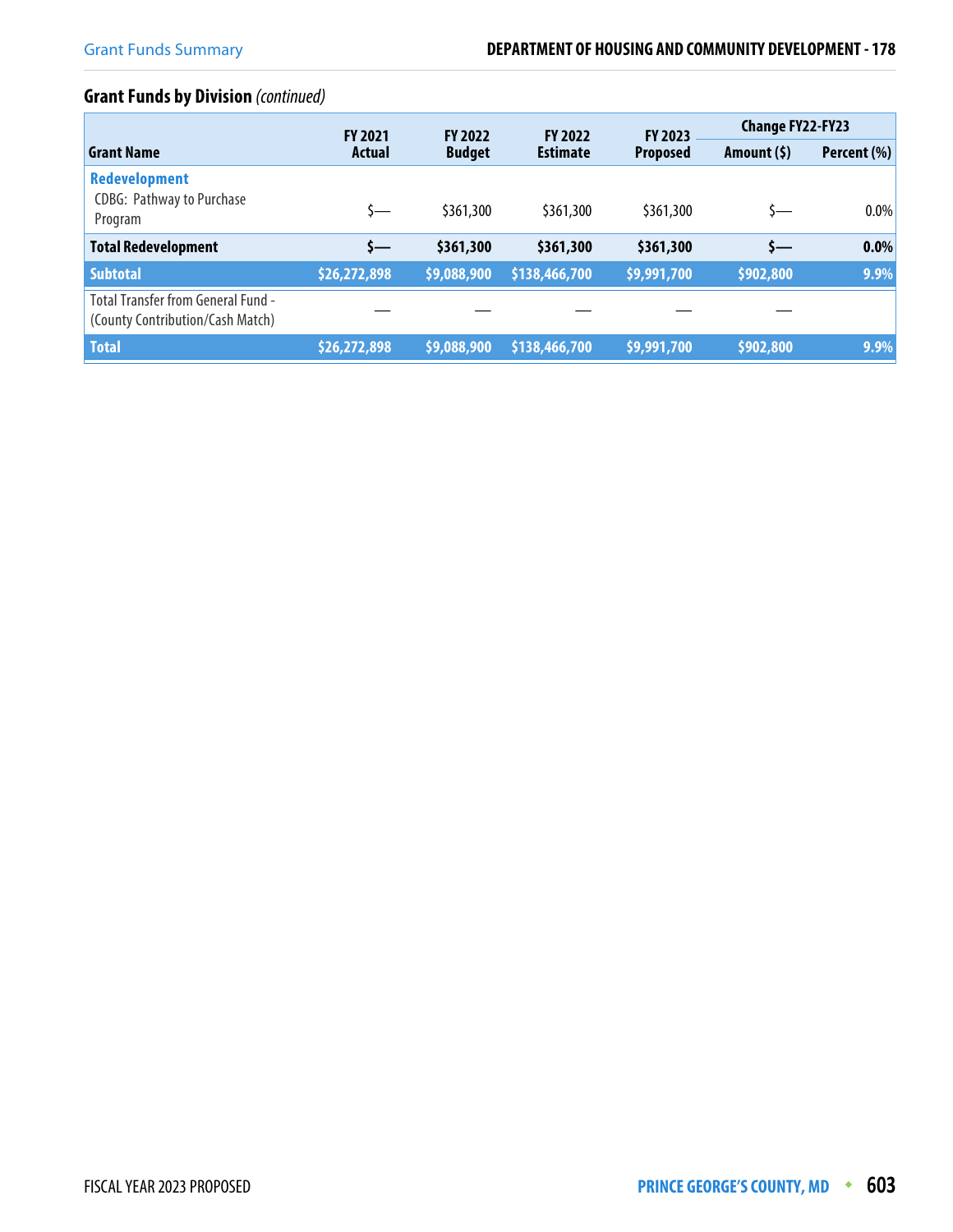## **Grant Descriptions**

## **COMMUNITY DEVELOPMENT BLOCK GRANT (CDBG) -- \$5,588,300**

The U.S. Department of Housing and Urban Development provides funding to support a broad range of physical improvements for those areas of the County designated for redevelopment and revitalization. Major programs support infrastructure improvements, public housing renovations and modernization, handicapped accessibility improvements, employment and educational training, job creation and retention for low and moderate income people and businesses, health care, general assistance to immigrants, the elderly and homeless. This total includes the CDBG program under the Housing and Community Development division and the Pathway to Purchase program under the Redevelopment division.

## **COMMUNITY DEVELOPMENT BLOCK GRANT (CDBG) PROGRAM INCOME -- \$470,000**

The CDBG program income portion is revenue received from prior years from the use of CDBG entitlement funds. This revenue supports eligible activities defined by the U.S. Department of Housing and Urban Development in areas of affordable housing, public services, public facilities/public infrastructure improvements, and employment opportunities for County residents while stabilizing and preserving County neighborhoods. The CDBG grant portion allocates program income to support the County's housing rehabilitation loan assistance program. Loans are awarded for the purpose of upgrading the quality of deteriorated dwellings to contemporary minimum property standards including the elimination of all housing code violations and the removal of architectural barriers. This grant is allocated from the total CDBG grant.

## **EMERGENCY SOLUTIONS GRANT (ESG) -- \$441,900**

The U.S. Department of Housing and Urban Development provides funding via DHCD to the Prince George's County Department of Social Services to support the provision of emergency, transitional and supportive shelter assistance to the homeless and other temporarily displaced county residents.

## **MARYLAND NATIONAL MORTGAGE SETTLEMENT (MDNMS): PROGRAM INCOME -- \$242,400**

The State of Maryland Office of the Attorney General provides the funding in response to a nationwide epidemic of foreclosure abuses and unacceptable mortgage servicing practices. Funding will be used for individual payments to borrowers who are the victims of unfair bank practices and were foreclosed upon between January 1, 2008 and December 31, 2011. Additional services include loss mitigation programs, forbearance plans and short sales, refinancing for homeowners current in their payments with negative equity and housing counseling.

## **NEIGHBORHOOD CONSERVATION INITIATIVE (NCI): PROGRAM INCOME -- \$25,600**

The State of Maryland Office of the Attorney General provides funding used to assist communities in addressing abandoned and foreclosed homes in the neighborhoods that have been impacted by foreclosure sub-prime lending. Grant funds will also support comprehensive approaches to neighborhood revitalization, assisting targeted neighborhoods to become more stable, competitive and better integrated into overall community fabric, including access to transit, affordable housing, employers and service.

## **NEIGHBORHOOD STABILIZATION PROGRAM (NSP): PROGRAM INCOME -- \$64,600**

The Neighborhood Stabilization Program (NSP) is a grant program under the Title III of Division B of the Housing and Economic Recovery Act (HERA), 2008. Title III of HERA appropriates funding for emergency assistance for the redevelopment of abandoned and foreclosed homes and residential properties. Title III of HERA provides that, with certain exceptions, the amounts appropriated are to be considered CDBG funds. The County received NSP funds in the amount of \$10,883,234. DHCD used the funds for eligible costs associated with down payment and closing cost assistance, acquisition, rehabilitation, housing counseling and planning and administration.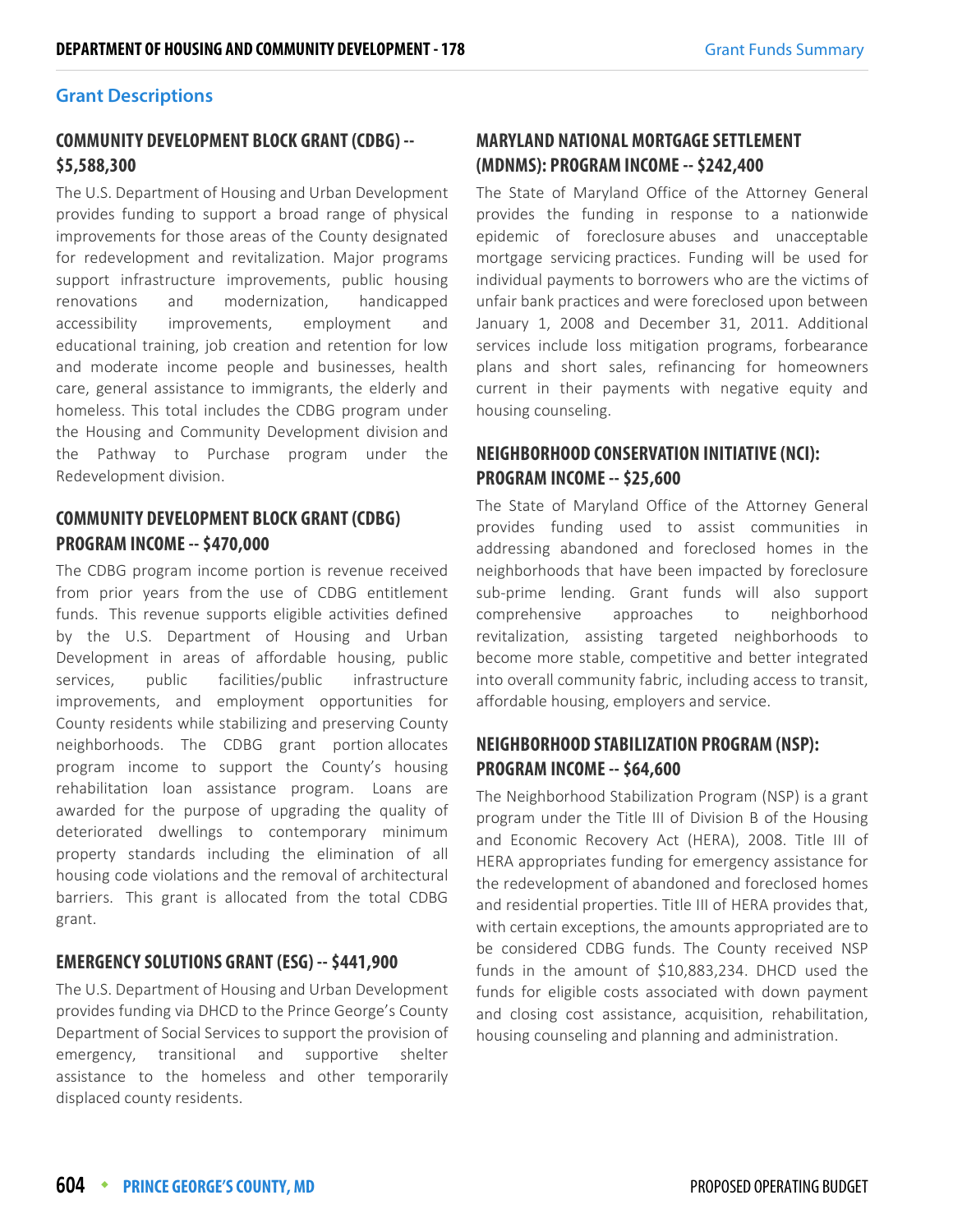#### **HOME INVESTMENT PARTNERSHIP (HOME) -- \$2,094,800**

The U.S. Department of Housing and Urban Development provides funding for the construction and/or rehabilitation of affordable housing units for low and moderate income persons. HOME funds assist first-time homebuyers in purchasing homes and aids non-profit organizations in their efforts to acquire and improve group homes for special populations. HOME funds also support community housing development organizations (CHDOs) to create and support housing opportunities for households of limited income. Pathways to Purchase Homebuyer activities provide funding to support down payment and closing cost assistance to eligible homebuyers to purchase for sale, foreclosed or owneroccupied short-sale residential properties in Prince George's County.

#### **HOME LOAN: PROGRAM INCOME -- \$1,064,100**

The HOME Program provides funding to support down payment and closing cost assistance to eligible homebuyers to purchase for sale, foreclosed or owneroccupied short sale residential properties in Prince George's County.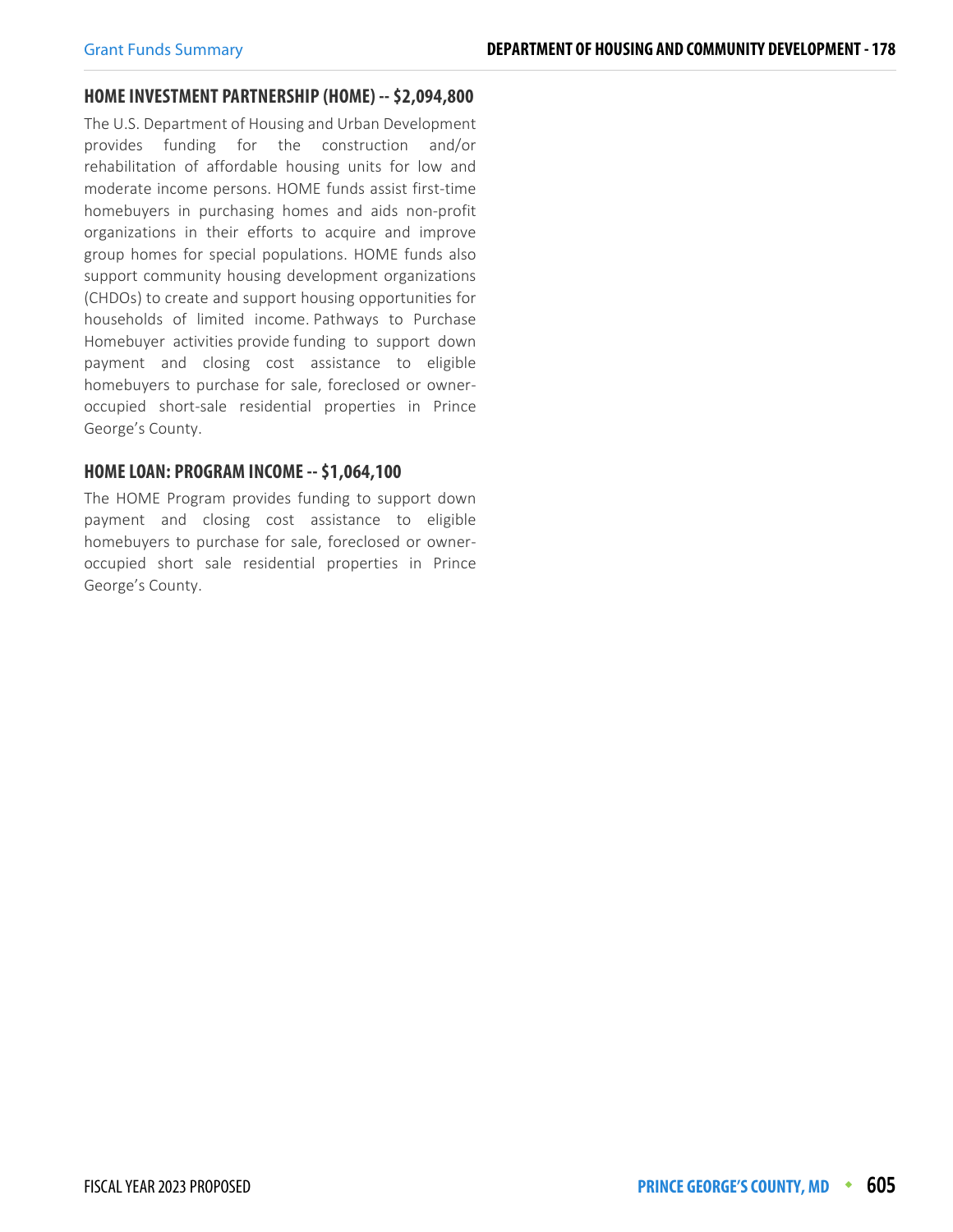## **HOUSING AUTHORITY**

The Housing Authority of Prince George's County (HAPGC) is a semi-autonomous governmental agency charged with the provision of housing assistance services via the Section Eight Housing Choice Voucher Program, Section Eight Moderate Rehabilitation Program, Rental Assistance Program and Housing Authority-owned public housing. The HAPGC has the capacity to issue bonds to support the construction and rehabilitation of housing for low and moderate income individuals. The Authority is comprised of two support units divisions: the Housing Authority Administration and the Financial and Administrative Services Division; and two program divisions: the Rental Assistance Division (RAD) and the Housing Assistance Division (HAD).

The Housing Authority Administration division provides overall leadership and policy guidance to all HAPGC divisions.

The Financial and Administrative Services division is responsible for maintaining the financial books, records and payments to landlords, vendors and tenants for the HAPGC. The division is also responsible for billing, collection and accounting for the rents of tenants who reside in the housing units owned and operated by the HAPGC.

A component of the Housing Assistance and Rental Assistance Divisions manage the intake process and waiting list for the Housing Authority's programs. The Housing Assistance Division oversees all properties owned by the Housing Authority in Prince George's County. These properties include Kimberly Gardens in Laurel; Owens Road in Oxon Hill; Marlborough Towne in District Heights; Rollingcrest Village in Hyattsville; Cottage City Towers in Cottage City and Coral Gardens in Capitol Heights.

The Rental Assistance Division manages several rental assistance programs, including the Section Eight Housing Choice Voucher and Homeownership programs.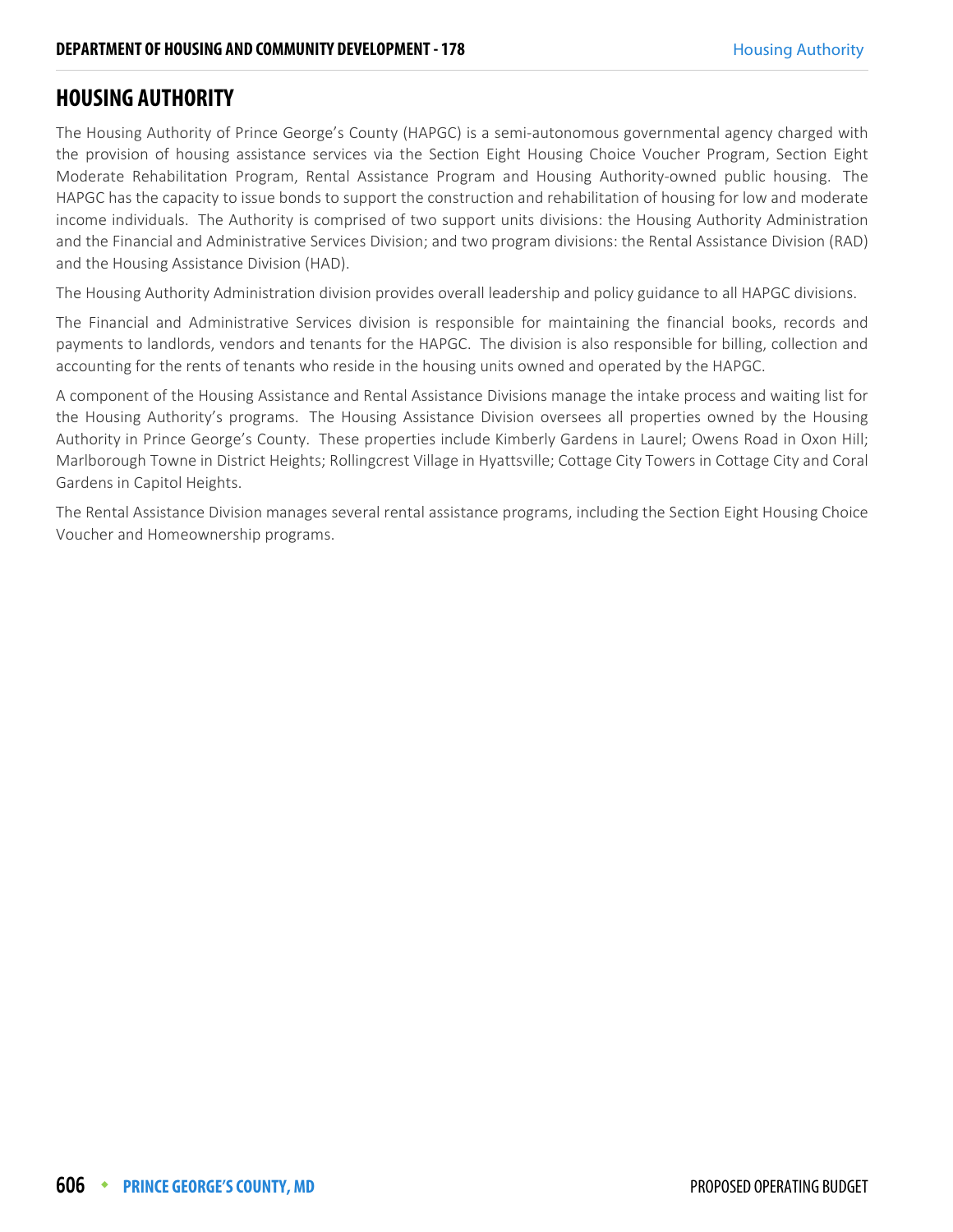|                        | <b>FY 2021</b> | <b>FY 2022</b> | <b>FY 2022</b>  | <b>FY 2023</b>  | <b>Change FY22-FY23</b> |             |
|------------------------|----------------|----------------|-----------------|-----------------|-------------------------|-------------|
| Category               | <b>Actual</b>  | <b>Budget</b>  | <b>Estimate</b> | <b>Proposed</b> | Amount $(5)$            | Percent (%) |
| Compensation           | \$4,263,006    | \$5,086,500    | \$4,482,200     | \$5,639,400     | \$552,900               | 10.9%       |
| <b>Fringe Benefits</b> | 1,103,850      | 1,780,300      | 1,403,500       | 1.612.900       | (167, 400)              | $-9.4%$     |
| Operating              | 91,393,066     | 87,859,700     | 94,594,000      | 89,090,000      | 1,230,300               | 1.4%        |
| <b>Total</b>           | \$96,759,922   | \$94,726,500   | \$100,479,700   | \$96,342,300    | \$1,615,800             | 1.7%        |

## **Expenditures by Category - Grant Funds**

The FY 2023 proposed budget is \$96,342,300, a 1.7% increase from the FY 2022 budget. This increase is largely driven by a relaunch of the Bond Program. There are also significant increases in the Conventional Public Housing and Section Eight Housing Choice Voucher programs.

## **Staff Summary by Division - Grant Funds**

| <b>Staff Summary by</b>                                |    | <b>FY 2022</b> |             |    | <b>FY 2023</b><br>FT<br><b>PT</b><br>9 |             |
|--------------------------------------------------------|----|----------------|-------------|----|----------------------------------------|-------------|
| <b>Division &amp; Grant Program</b>                    | FT | PT             | <b>LTGF</b> |    |                                        | <b>LTGF</b> |
| <b>Housing Authority</b>                               |    |                |             |    |                                        |             |
| <b>Financial and Administrative</b><br><b>Services</b> |    |                |             |    |                                        |             |
| Housing Authority Administration                       |    |                |             |    |                                        |             |
| <b>Housing Assistance Division</b>                     |    |                |             | 9  |                                        |             |
| <b>Compliance Division</b>                             |    |                |             |    |                                        |             |
| <b>Rental Assistance Division</b>                      | 45 |                |             | 46 |                                        |             |
| <b>Total Housing Authority</b>                         | 68 |                |             | 73 |                                        |             |
| <b>Total</b>                                           | 68 |                |             | 73 |                                        |             |

The FY 2023 funding provides for 73 full time and one LTGF position, an increase of five positions since FY 2022. The five new positions are Rental Intake Specialists supporting the Section Eight Housing Choice Voucher program.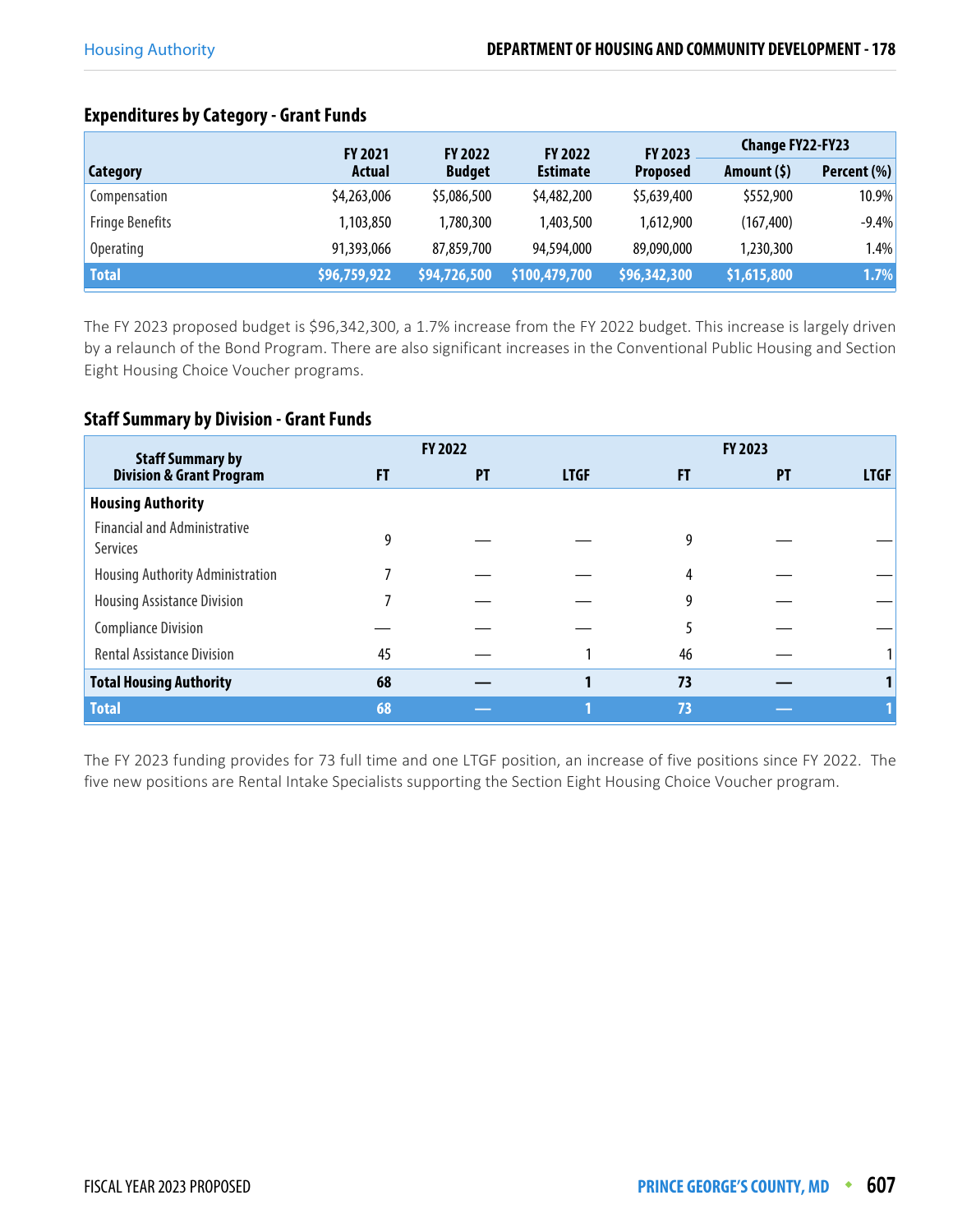|                                                                               | <b>FY 2021</b> | <b>FY 2022</b> | <b>FY 2022</b>  | <b>FY 2023</b>  | <b>Change FY22-FY23</b> |             |
|-------------------------------------------------------------------------------|----------------|----------------|-----------------|-----------------|-------------------------|-------------|
| <b>Grant Name</b>                                                             | Actual         | <b>Budget</b>  | <b>Estimate</b> | <b>Proposed</b> | Amount $(5)$            | Percent (%) |
| <b>Housing Authority</b>                                                      |                |                |                 |                 |                         |             |
| <b>Conventional Public Housing</b>                                            | \$2,993,009    | \$2,481,700    | \$2,916,700     | \$2,659,500     | \$177,800               | 7.2%        |
| <b>Coral Gardens</b>                                                          | 144,880        | 90,200         | 134,500         | 129,400         | 39,200                  | 43.5%       |
| Homeownership - Marcy Avenue                                                  | 13,158         | 12,500         | 13,500          | 13,500          | 1,000                   | 8.0%        |
| Public Housing Modernization/<br>Capital Fund                                 | 154,808        | 153,500        | 158,400         | 158,400         | 4,900                   | 3.2%        |
| <b>Total Housing Authority</b>                                                | \$3,305,855    | \$2,737,900    | \$3,223,100     | \$2,960,800     | \$222,900               | 8.1%        |
| <b>Rental Assistance Division</b>                                             |                |                |                 |                 |                         |             |
| <b>Bond Program</b>                                                           | \$223,650      | \$686,000      | \$784,700       | \$1,947,400     | \$1,261,400             | 183.9%      |
| <b>Family Self-Sufficiency Program</b>                                        | 127,849        | 138,000        | 138,000         | 138,000         |                         | 0.0%        |
| <b>Section Eight Housing Choice</b><br>Voucher (HCV)                          | 91,116,381     | 91,164,600     | 93,479,800      | 91,296,100      | 131,500                 | 0.1%        |
| <b>Emergency Housing Voucher (EHV)</b>                                        |                |                | 2,854,100       |                 |                         |             |
| <b>Section Eight Housing Moderate</b><br>Rehabilitation                       | 1,986,187      |                |                 |                 |                         |             |
| <b>Total Rental Assistance Division</b>                                       | \$93,454,067   | \$91,988,600   | \$97,256,600    | \$93,381,500    | \$1,392,900             | 1.5%        |
| <b>Subtotal</b>                                                               | \$96,759,922   | \$94,726,500   | \$100,479,700   | \$96,342,300    | \$1,615,800             | 1.7%        |
| <b>Total Transfer from General Fund -</b><br>(County Contribution/Cash Match) |                |                |                 |                 |                         |             |
| <b>Total</b>                                                                  | \$96,759,922   | \$94,726,500   | \$100,479,700   | \$96,342,300    | \$1,615,800             | 1.7%        |

## **Grant Funds by Division**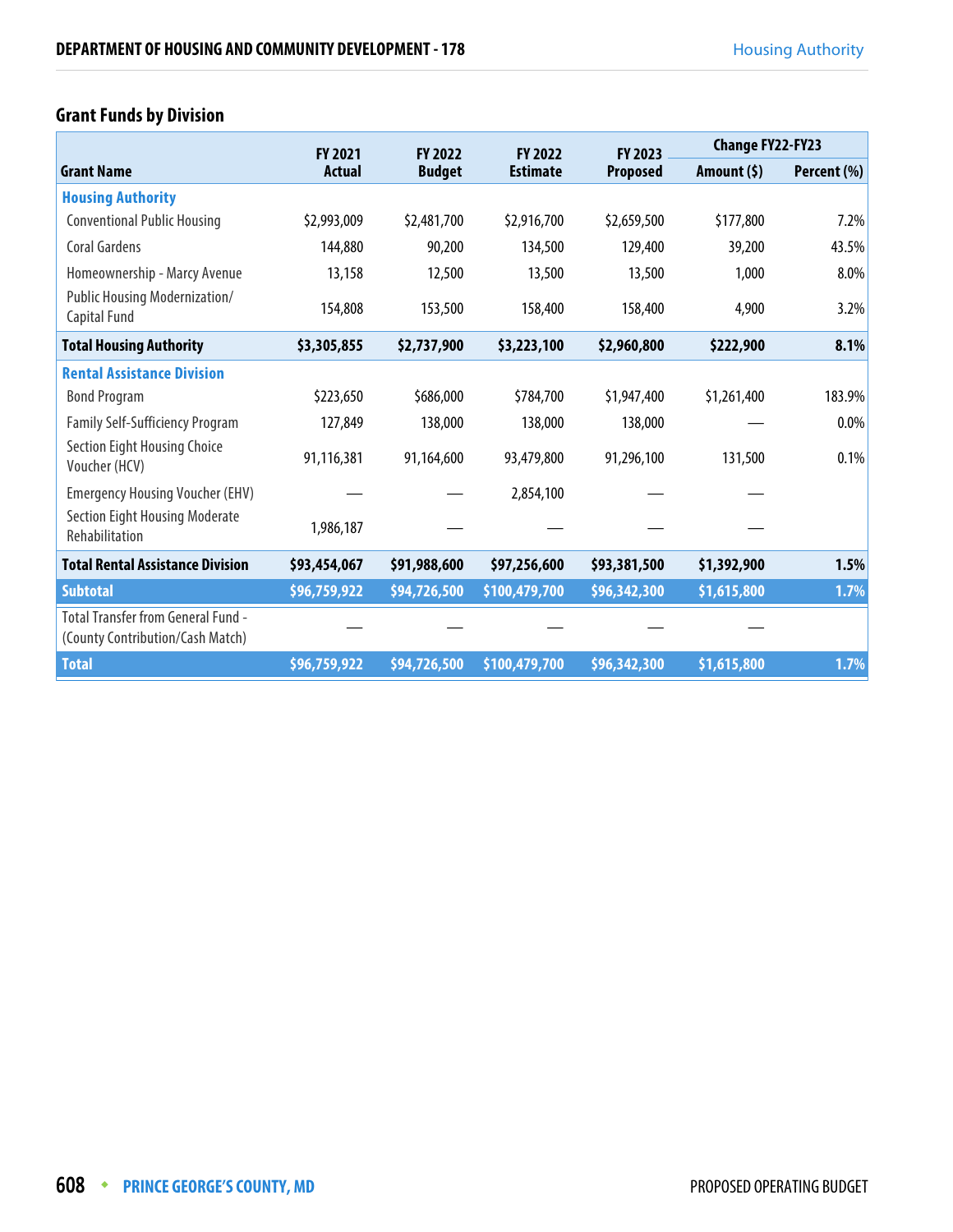## **Grant Descriptions**

#### **CONVENTIONAL PUBLIC HOUSING -- \$2,659,500**

The U.S. Department of Housing and Urban Development provides funding to support management of the County's public housing sites: Owens Road (123 units), Marlborough Towne (63 units), Kimberly Gardens (50 units) and Cottage City (100 units). Project managers are assigned to each housing site for senior citizens to assist residents and ensure that the building is properly maintained.

## **CORAL GARDENS -- \$129,400**

The U.S. Department of Housing and Urban Development provides funding for rent to support the maintenance and management of 16 Housing Authority townhouse units located in Capitol Heights.

## **HOMEOWNERSHIP - MARCY AVENUE -- \$13,500**

The U.S. Department of Housing and Urban Development provides funding to support rental income generated from one unsold unit remaining from the Turn Key III Program. There were originally 50 units in the Program.

## **PUBLIC HOUSING MODERNIZATION/CAPITAL FUND -- \$158,400**

The U.S. Department of Housing and Urban Development provides funding to support physical improvements and upgrades at public housing sites. These expenditures are non-routine and include costs such as modernizing heating and cooling equipment and/or improving parking lots at public housing facilities. This program was formerly called the Modernization Program.

## **BOND PROGRAM -- \$1,947,400**

The Bond Program receives revenue from the interest earned from the sale of bonds sold by the Housing Authority of Prince George's County. This revenue will support various rehabilitation and revitalization activities associated with single and multi-family housing units.

## **FAMILY SELF-SUFFICIENCY PROGRAM (FSS) -- \$138,000**

The U.S. Department of Housing and Urban Development provides funding for program coordinators to support management of the FSS program. The FSS Program is designed to assist public housing participants in achieving economic independence.

## **SECTION EIGHT HOUSING CHOICE VOUCHER -- \$91,296,100**

The U.S. Department of Housing and Urban Development provides funding to support voucher programs where the participants pay a minimum of their adjusted gross income for rent, and the Federal government, through the use of a voucher, pays the remainder. Participating families are able to select the housing of their choice, provided the rent is reasonable and falls within the program's guidelines.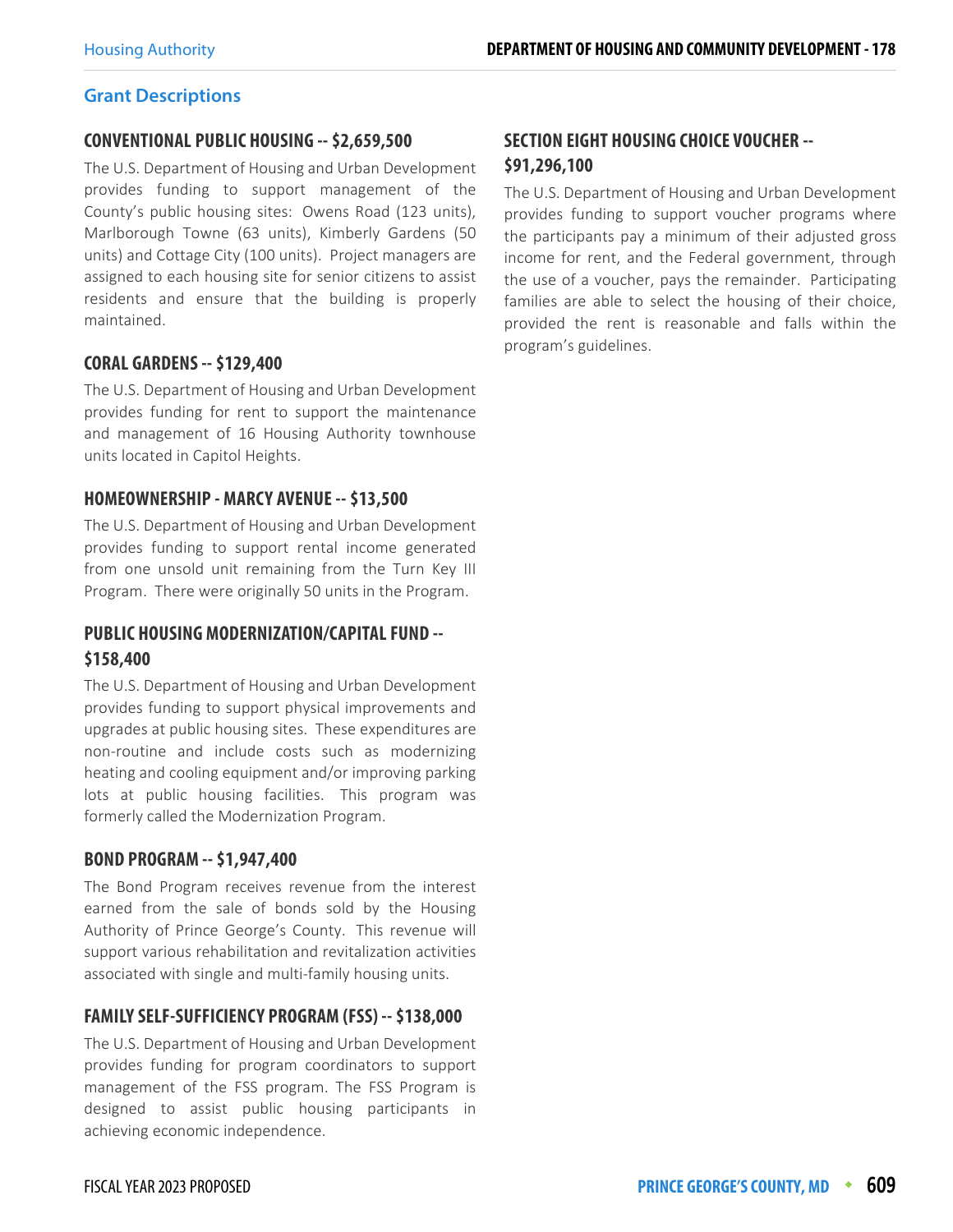## **SERVICE DELIVERY PLAN AND PERFORMANCE**

**Goal 1** — To assist low and moderate income senior citizens, individuals and families in the County in acquiring rental housing.

> **Objective 1.1** – Increase the number of placements of senior citizens, families and individuals with low to moderate income in rental housing within the County.

| <b>FY 2027</b> | <b>FY 2020</b> | <b>FY 2021</b> | <b>FY 2022</b>   | <b>FY 2023</b>   | Trend |
|----------------|----------------|----------------|------------------|------------------|-------|
| <b>Target</b>  | Actual         | Actual         | <b>Estimated</b> | <b>Projected</b> |       |
| 10.155         | 7.118          | 7.885          | 8.383            | 9.358            |       |

## **Trend and Analysis**

This objective captures housing development projects underwritten and approved by DHCD, the County Executive's Office, the County Council and projections for new developments. The projects are supported by the HOME program and the DHCD's HITF, wherein DHCD provides "gap financing" to support affordable and workforce rental housing developments. DHCD anticipates the completion of two projects by FY 2022, including the Suitland Senior Housing, a 137-unit development for seniors located in Suitland and The Townes at Peerless, a 62-unit development for families located in Upper Marlboro. Targets are based on projects in the DHCD affordable/workforce housing pipeline.

| <b>Measure Name</b>                                                                                 | FY 2019<br>Actual | <b>FY 2020</b><br>Actual | FY 2021<br>Actual | FY 2022<br><b>Estimated</b> | FY 2023<br><b>Projected</b> |
|-----------------------------------------------------------------------------------------------------|-------------------|--------------------------|-------------------|-----------------------------|-----------------------------|
| <b>Resources (Input)</b>                                                                            |                   |                          |                   |                             |                             |
| Rehabilitation building inspectors/construction<br>monitors                                         | 0                 | 1                        | 0                 | 0                           | 0                           |
| Community developers                                                                                | 5                 | 5                        | 5                 | 5                           |                             |
| <b>Financial underwriters</b>                                                                       | 5                 | 5                        | 5                 | 5                           |                             |
| Compliance monitors                                                                                 |                   |                          | 2                 | 2                           | 2                           |
| <b>Workload, Demand and Production (Output)</b>                                                     |                   |                          |                   |                             |                             |
| Rental housing building projects started                                                            | 0                 | 2                        | 2                 | 4                           |                             |
| Rental units available since 2002                                                                   | 2,847             | 2,847                    | 3,154             | 3,353                       | 3,743                       |
| Rental units added in fiscal year                                                                   | 120               | 0                        | 307               | 199                         | 390                         |
| <b>Quality</b>                                                                                      |                   |                          |                   |                             |                             |
| Rental housing units completed within two years                                                     | 100%              | 0%                       | 100%              | 100%                        | 100%                        |
| <b>Impact (Outcome)</b>                                                                             |                   |                          |                   |                             |                             |
| Low to moderate income senior citizens, families and<br>individuals placed in County rental housing | 7,118             | 7,118                    | 7,885             | 8,383                       | 9,358                       |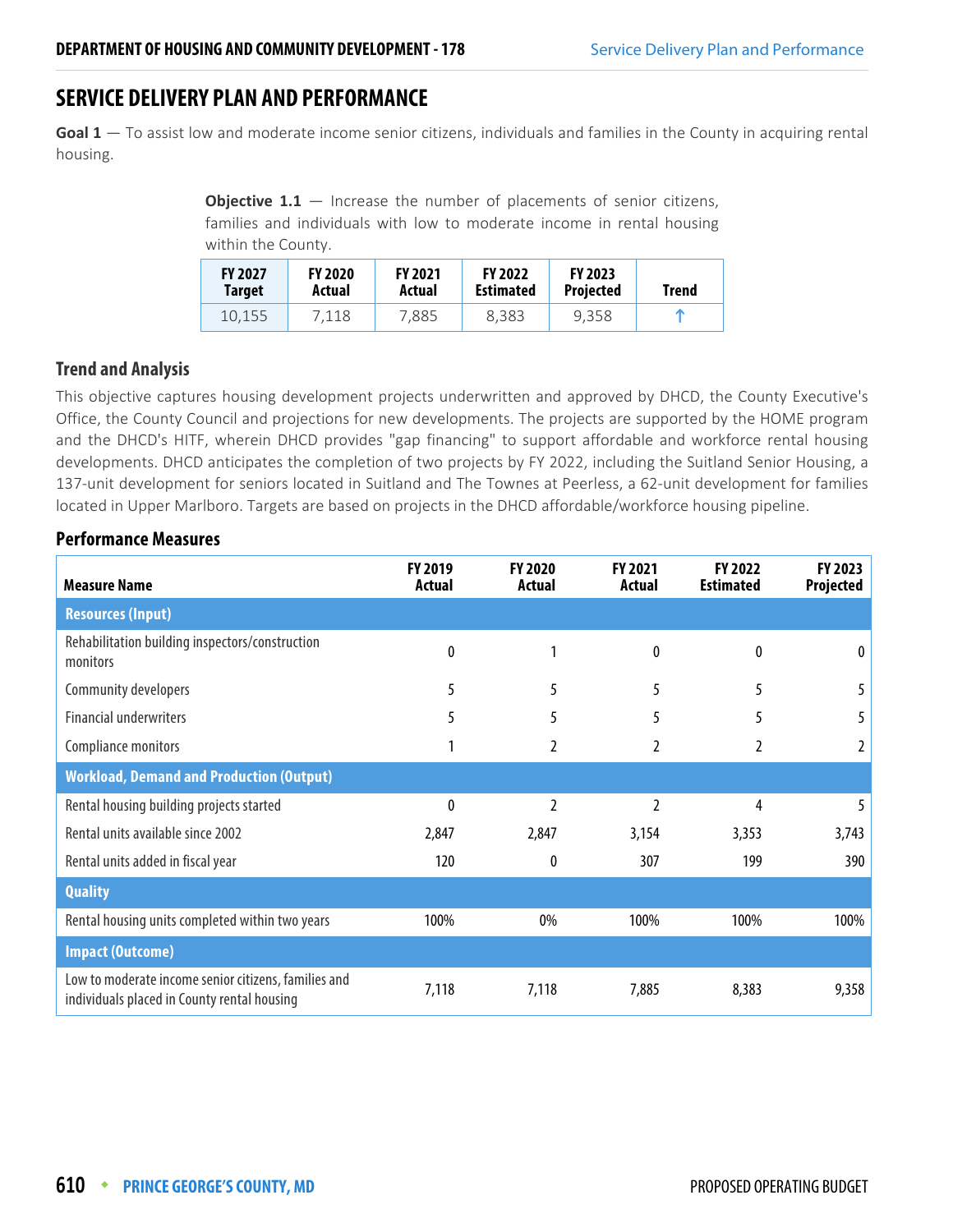**Objective 1.2** – Increase the number of low and moderate income households to obtain affordable housing under the Section Eight Housing Choice Voucher Program.

| <b>FY 2027</b> | <b>FY 2020</b> | <b>FY 2021</b> | <b>FY 2022</b>   | <b>FY 2023</b>   | <b>Trend</b> |
|----------------|----------------|----------------|------------------|------------------|--------------|
| Target         | Actual         | Actual         | <b>Estimated</b> | <b>Projected</b> |              |
| 300            | 300            | 145            | 300              | 300              | ↔            |

## **Trend and Analysis**

This objective captures the number of families removed from the HAPGC Section Eight Housing Choice Voucher Program (HCV) waiting list. The HCV Program provides rental assistance to eligible low-income families, the elderly and disabled in obtaining affordable, decent and safe and sanitary rental housing in the private rental housing market. Through the use of vouchers, program participants pay 30% of their adjusted gross income for rent and utilities, and the federal government pays the remainder. In FY 2022, the HAPGC estimated authorized voucher units totaled 6,021. The Housing Authority's projected number of authorized voucher units for FY 2023 will increase to 6,121.

| <b>Measure Name</b>                                           | FY 2019<br><b>Actual</b> | <b>FY 2020</b><br>Actual | <b>FY 2021</b><br>Actual | FY 2022<br><b>Estimated</b> | FY 2023<br><b>Projected</b> |
|---------------------------------------------------------------|--------------------------|--------------------------|--------------------------|-----------------------------|-----------------------------|
| <b>Resources (Input)</b>                                      |                          |                          |                          |                             |                             |
| Families on the waiting list                                  | 2,438                    | 2,146                    | 1,722                    | 1,422                       | 1,122                       |
| Rental specialists                                            | 22                       | 21                       | 22                       | 22                          | 28                          |
| Inspectors                                                    | 5                        | 4                        | 4                        | 4                           | 6                           |
| HUD voucher units                                             | 5,837                    | 5,872                    | 5,872                    | 6,021                       | 6,121                       |
| <b>Workload, Demand and Production (Output)</b>               |                          |                          |                          |                             |                             |
| Annual inspections                                            | 4,769                    | 3,960                    | 4,133                    | 4,346                       | 4,346                       |
| <b>Vouchers leased</b>                                        | 5,704                    | 5,717                    | 5,595                    | 5,766                       | 5,939                       |
| <b>Efficiency</b>                                             |                          |                          |                          |                             |                             |
| Inspections per inspector                                     | 984                      | 990                      | 1,033                    | 1,086                       | 724                         |
| Voucher families per rental specialist                        | 265                      | 272                      | 257                      | 256                         | 204                         |
| <b>Quality</b>                                                |                          |                          |                          |                             |                             |
| HUD Section Eight Management Assessment Program<br>score      | 97                       | 97                       | 97                       | 97                          | 100                         |
| <b>Impact (Outcome)</b>                                       |                          |                          |                          |                             |                             |
| Families removed from the waiting list and issued<br>vouchers | 126                      | 300                      | 145                      | 300                         | 300                         |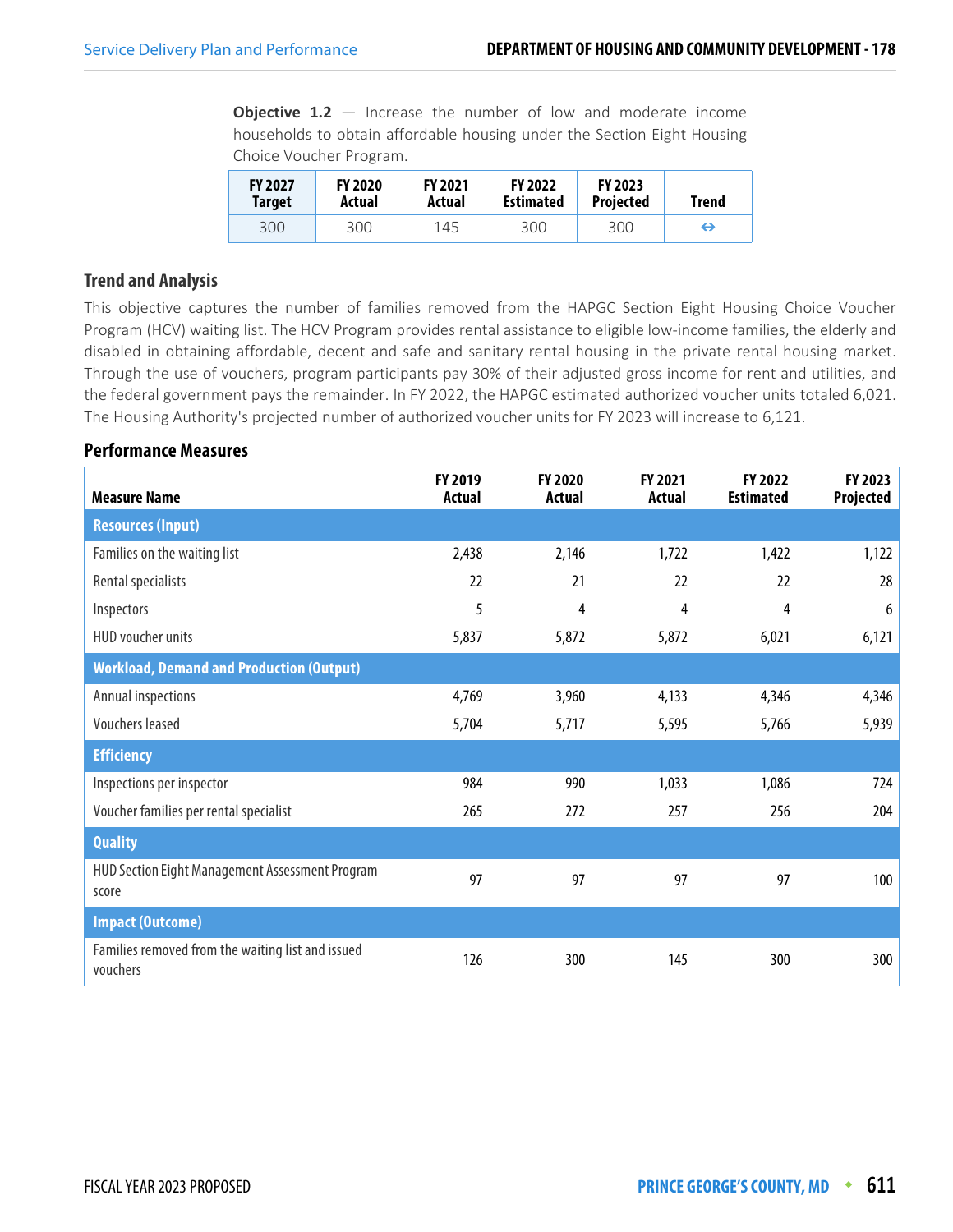**Objective 1.3** – To provide emergency rental assistance to low- and moderate-income senior citizens, individuals and families within the County.

| <b>FY 2027</b> | <b>FY 2020</b> | <b>FY 2021</b> | <b>FY 2022</b>   | <b>FY 2023</b>   | <b>Trend</b> |
|----------------|----------------|----------------|------------------|------------------|--------------|
| Target         | Actual         | Actual         | <b>Estimated</b> | <b>Projected</b> |              |
|                | 70             | 2.818          | 12.000           |                  | m            |

## **Trend and Analysis**

This objective captures emergency rental assistance for County residents to assist with rent and/or utility payments for tenants whose income has been negatively impacted due to unforeseen COVID-19 triggered circumstances. Assistance is provided to help prevent outstanding arrears and late fees and, most importantly, to prevent evictions. Funds are targeted for eligible households with household incomes at or below 80% of the area median income (AMI) as published by HUD and adjusted for household size. Eligible applicants are required to provide supporting documentation, including validation of their income and proof of hardship. The Emergency Rental Assistance program was established in FY 2020 due to the COVID-19 pandemic. The program relaunched in FY 2021 with funding from the U.S. Treasury and the State of Maryland. DHCD will assist approximately 12,000 residents by the end of FY 2022.

| <b>Measure Name</b>                             | <b>FY 2019</b><br>Actual | <b>FY 2020</b><br>Actual | <b>FY 2021</b><br>Actual | <b>FY 2022</b><br><b>Estimated</b> | FY 2023<br>Projected |
|-------------------------------------------------|--------------------------|--------------------------|--------------------------|------------------------------------|----------------------|
| <b>Resources (Input)</b>                        |                          |                          |                          |                                    |                      |
| Rental assistance staff                         | n/a                      | 13                       | 25                       | 48                                 | $\mathbf{0}$         |
| Total federal funds received (millions)         | n/a                      | \$12.4                   | \$57.5                   | \$0                                | \$0                  |
| <b>Total State funds received (millions)</b>    | n/a                      | \$0                      | \$27.1                   | \$20.0                             | \$0                  |
| <b>Total County funds received (millions)</b>   | n/a                      | \$0                      | \$1.8                    | \$0                                | \$0                  |
| Total funds received (millions)                 | n/a                      | \$12.3                   | \$86.3                   | \$20.0                             | \$0 <sub>2</sub>     |
| <b>Workload, Demand and Production (Output)</b> |                          |                          |                          |                                    |                      |
| Persons receiving rental assistance             | n/a                      | 70                       | 2,818                    | 12,000                             | $\bf{0}$             |
| <b>Impact (Outcome)</b>                         |                          |                          |                          |                                    |                      |
| Total households assisted                       | n/a                      | 70                       | 2,818                    | 12,000                             | $\mathbf 0$          |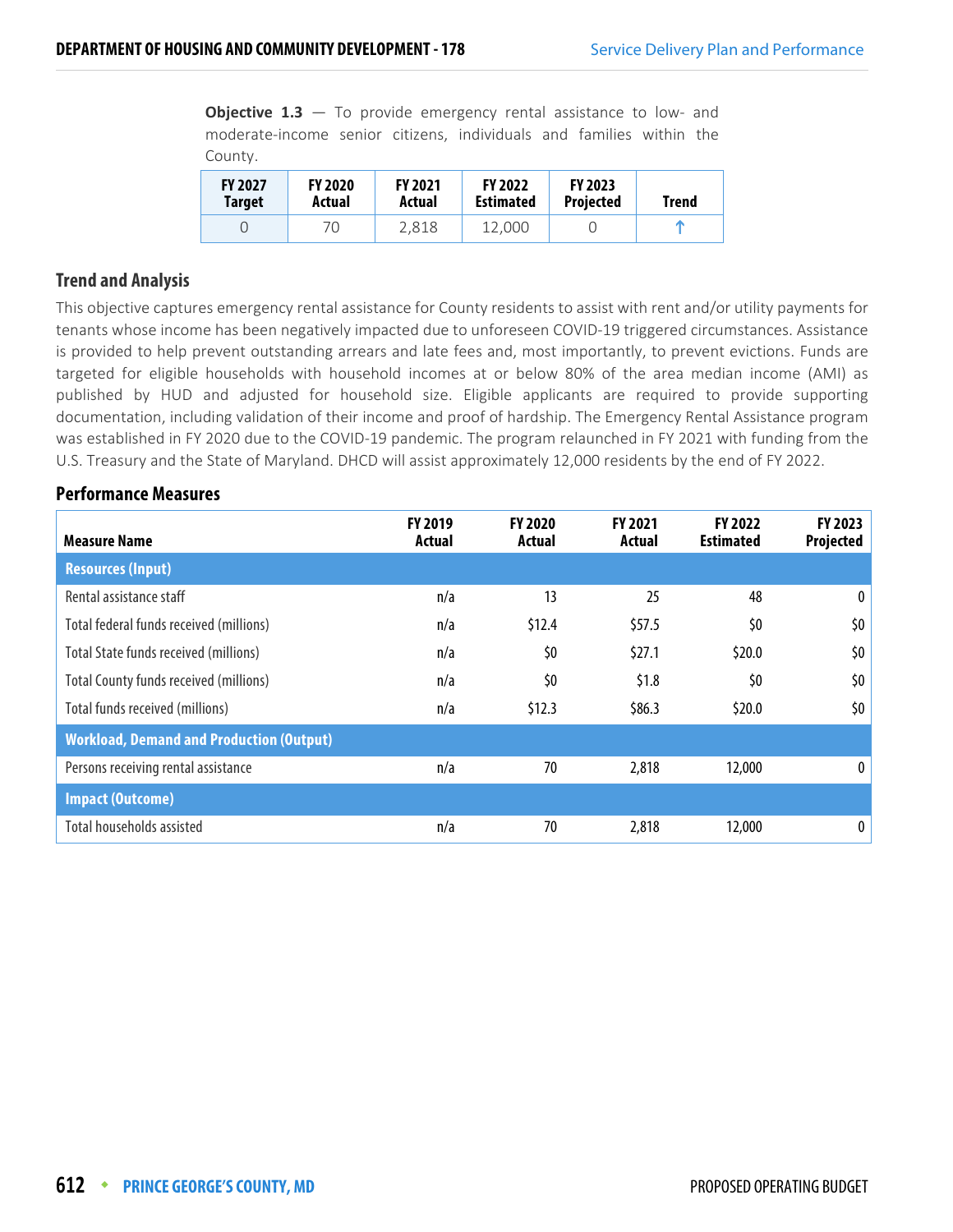**Objective 1.4** – To preserve existing affordable housing in targeted areas within the County.

| <b>FY 2027</b> | <b>FY 2020</b> | <b>FY 2021</b> | <b>FY 2022</b>   | <b>FY 2023</b>   | Trend |
|----------------|----------------|----------------|------------------|------------------|-------|
| <b>Target</b>  | Actual         | Actual         | <b>Estimated</b> | <b>Projected</b> |       |
| 2.136          | n/a            | 36             | 350              | 350              | m     |

## **Trend and Analysis**

This objective captures the County's opportunity to preserve and maintain existing affordable housing opportunities for families at risk of being displaced in targeted areas. Historical data from 2021 to present supports a projection of approximately 350 dwelling units (DU) per calendar year in which the County will have the opportunity to exercise the ROFR. This projection is based on an average of 175 DUs per property and the County preserving 50% of the units.

#### **Performance Measures**

| <b>Measure Name</b>                             | <b>FY 2019</b><br>Actual | <b>FY 2020</b><br>Actual | <b>FY 2021</b><br>Actual | <b>FY 2022</b><br><b>Estimated</b> | FY 2023<br>Projected |
|-------------------------------------------------|--------------------------|--------------------------|--------------------------|------------------------------------|----------------------|
| <b>Resources (Input)</b>                        |                          |                          |                          |                                    |                      |
| <b>Financial underwriters</b>                   | n/a                      | 4                        |                          | 4                                  | 4                    |
| <b>Workload, Demand and Production (Output)</b> |                          |                          |                          |                                    |                      |
| Multi-family units sold                         | n/a                      | 0                        | 7,342                    | 11,028                             | 11,028               |
| <b>Impact (Outcome)</b>                         |                          |                          |                          |                                    |                      |
| Affordable units preserved                      | n/a                      |                          | 36                       | 350                                | 350                  |

**Goal 2** — To provide new homeownership assistance and preserve existing owner-occupied units for County residents with low to moderate incomes in order to stabilize communities and promote homeownership.

> **Objective 2.1** — Increase the number of County citizens and residents with low to moderate income becoming homeowners.

| <b>FY 2027</b> | <b>FY 2020</b> | <b>FY 2021</b> | <b>FY 2022</b>   | <b>FY 2023</b>   | <b>Trend</b> |
|----------------|----------------|----------------|------------------|------------------|--------------|
| <b>Target</b>  | Actual         | Actual         | <b>Estimated</b> | <b>Projected</b> |              |
| 297            | 37             |                | 37               | 87               |              |

## **Trend and Analysis**

This objective captures program activity for the County's Homebuyer Assistance Program funded under the HOME program. The Pathway to Purchase (P2P) Program provides down payment and closing cost assistance loans to County residents in an amount not to exceed \$10,000. Intermediate and long-term projections are contingent on future funding.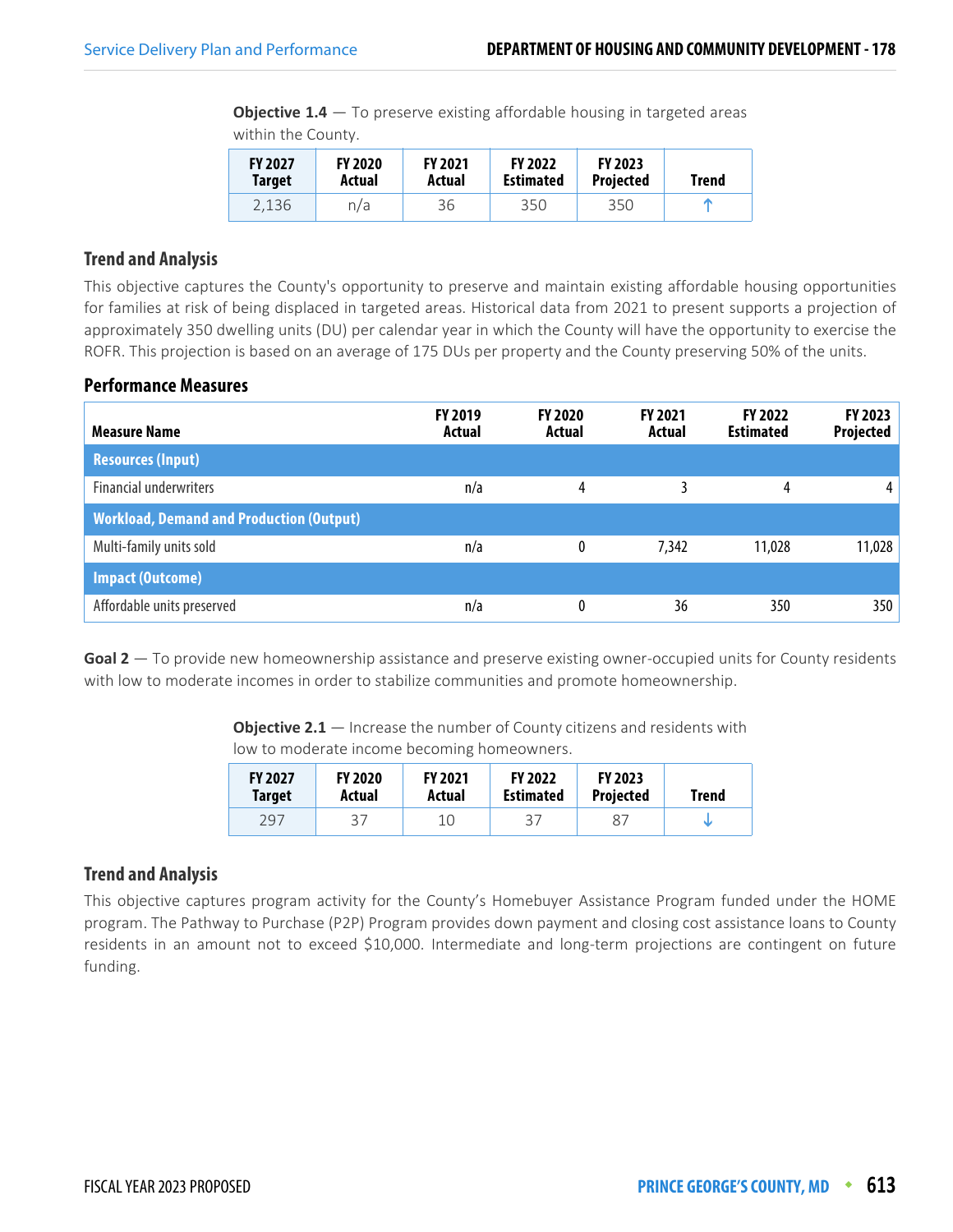#### **Performance Measures**

| <b>Measure Name</b>                                                                      | FY 2019<br>Actual | <b>FY 2020</b><br>Actual | <b>FY 2021</b><br>Actual | FY 2022<br><b>Estimated</b> | <b>FY 2023</b><br>Projected |
|------------------------------------------------------------------------------------------|-------------------|--------------------------|--------------------------|-----------------------------|-----------------------------|
| <b>Resources (Input)</b>                                                                 |                   |                          |                          |                             |                             |
| Homeownership staff                                                                      | 5                 | 5                        | 5                        | 5                           | 5                           |
| <b>Workload, Demand and Production (Output)</b>                                          |                   |                          |                          |                             |                             |
| Housing settlements                                                                      | 160               | 37                       | 10                       | 37                          | 87                          |
| Federal goal for the County's number of new<br>homeowners for all programs               | 94                | 94                       | 94                       | 94                          | 94                          |
| Federal homeowner goal met by agency                                                     | 170%              | 39%                      | 11%                      | 39%                         | 93%                         |
| <b>Efficiency</b>                                                                        |                   |                          |                          |                             |                             |
| Housing settlements per homeownership staff                                              | 32.0              | 7.0                      | 2.0                      | 7.4                         | 17.4                        |
| <b>Impact (Outcome)</b>                                                                  |                   |                          |                          |                             |                             |
| New homeowners through Pathway to Purchase<br>(formerly MY HOME or MY HOME I) and PGCPAP | 50                | 13                       | 10                       | 37                          | 87                          |
| New homeowners through County Purchase<br>Assistance Program (CPAP)                      | 110               | 24                       | 0                        | 0                           | $\mathbf{0}$                |
| New homeowners through all funding sources                                               | 160               | 37                       | 10                       | 37                          | 87                          |

**Objective 2.2** – Increase the number of low-interest loans provided to existing homeowners to rehabilitate owner-occupied structures that need improvements to comply with County building, code(s).

| <b>FY 2027</b> | <b>FY 2020</b> | <b>FY 2021</b> | <b>FY 2022</b>   | <b>FY 2023</b>   | Trend |
|----------------|----------------|----------------|------------------|------------------|-------|
| <b>Target</b>  | Actual         | Actual         | <b>Estimated</b> | <b>Projected</b> |       |
| 206            | 24             | 25             |                  | 32               | ⇔     |

## **Trend and Analysis**

Through the Housing Rehabilitation Assistance Program (HRAP) funded under the Community Development Block Grant Program, the County's General Funds, and Maryland DHCD Non-Elderly Disabled Funds, the agency provides zero interest loans to income eligible County homeowners whose homes require rehabilitation and modification to comply with County building code(s). Rehabilitation activities include, but are not limited to, the installation of energy efficiency measures, roof repair and/or replacement, door, and window repair and/or replacement and subflooring repair and/or replacement. DHCD will continue to administer the HRAP, using CDBG and General Funds through a partnership with the Housing Initiative Partnership (HIP) and the Redevelopment Authority. In addition, in FY 2022 the County launched the Homeownership Preservation Program (HOPP) funded through the American Rescue Plan Act. Habitat for Humanity Metro Maryland will administer HOPP over a two-year period expanding over FY 2022 and FY 2023. HOPP provides the same type of services and home improvements as the HRAP.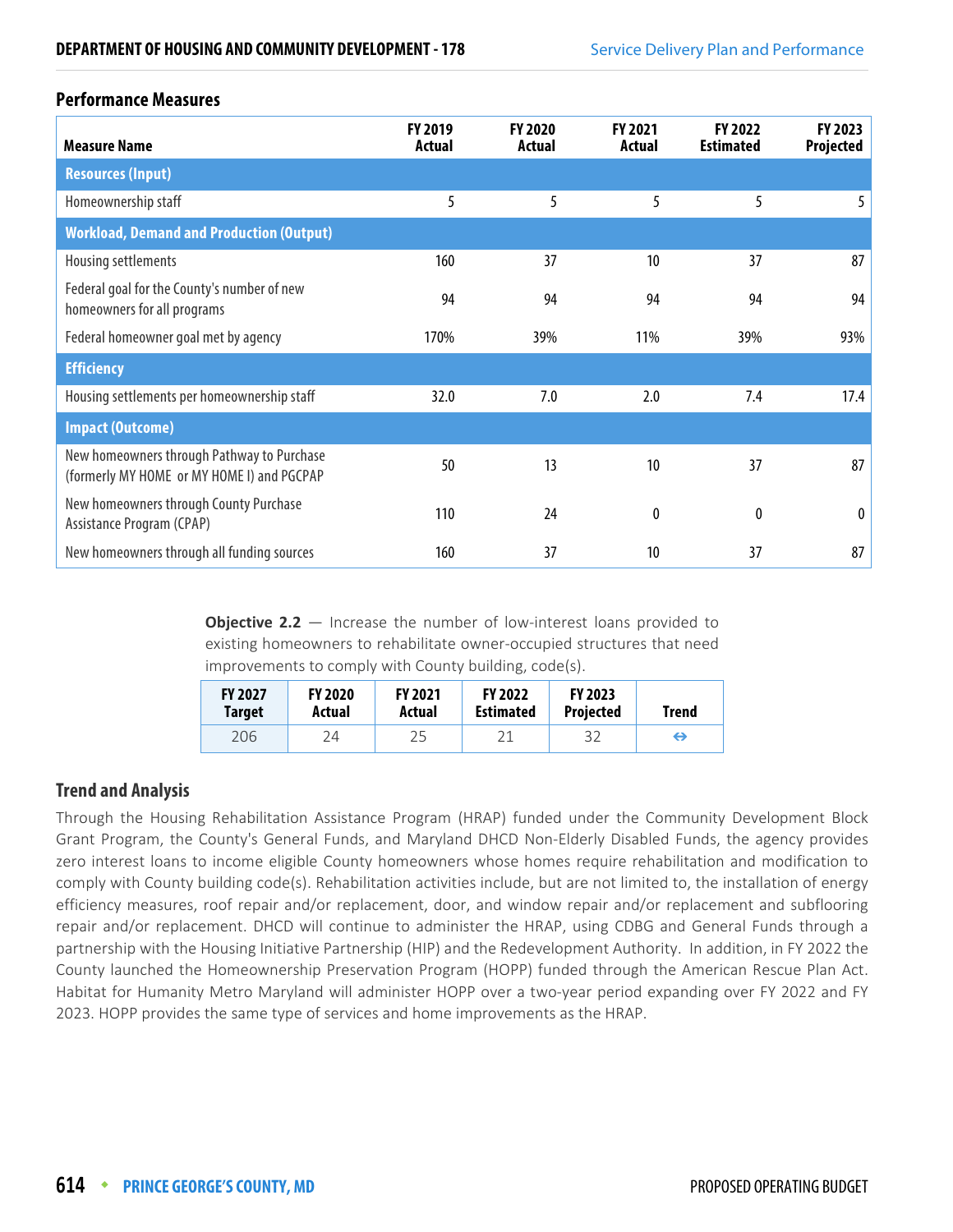#### **Performance Measures**

| <b>Measure Name</b>                                                  | FY 2019<br>Actual | <b>FY 2020</b><br>Actual | <b>FY 2021</b><br>Actual | FY 2022<br><b>Estimated</b> | FY 2023<br>Projected |
|----------------------------------------------------------------------|-------------------|--------------------------|--------------------------|-----------------------------|----------------------|
| <b>Resources (Input)</b>                                             |                   |                          |                          |                             |                      |
| Rehab building inspectors/construction monitors                      | 3                 | 4                        | 3                        | 3                           | 2                    |
| <b>Workload, Demand and Production (Output)</b>                      |                   |                          |                          |                             |                      |
| Inspections performed/Loans approved per owner-<br>occupied rehabbed | 135               | 120                      | 70                       | 140                         | 125                  |
| <b>Efficiency</b>                                                    |                   |                          |                          |                             |                      |
| Inspections per inspector                                            | 45.0              | 30.0                     | 23.3                     | 46.7                        | 62.5                 |
| <b>Quality</b>                                                       |                   |                          |                          |                             |                      |
| Projects completed                                                   | 27                | 24                       | 25                       | 21                          | 32                   |
| <b>Impact (Outcome)</b>                                              |                   |                          |                          |                             |                      |
| Owner-occupied homes preserved                                       | 27                | 24                       | 25                       | 21                          | 32                   |

**Goal 3** — To provide foreclosure prevention services to County residents to reduce the occurrence and lessen the consequences of foreclosures in the County.

> **Objective 3.1** – Increase the percentage of positive housing market outcomes that result from attendance of foreclosure counseling provided by the agency.

| <b>FY 2027</b> | <b>FY 2020</b> | <b>FY 2021</b> | <b>FY 2022</b>   | <b>FY 2023</b>   | <b>Trend</b> |
|----------------|----------------|----------------|------------------|------------------|--------------|
| Target         | Actual         | Actual         | <b>Estimated</b> | <b>Projected</b> |              |
| 65%            | 46%            | 21%            | 87%              | 87%              |              |

## **Trend and Analysis**

This objective captures the percentage of positive housing market outcomes resulting from housing counseling program activities funded by CDBG entitlement funds. The positive market outcomes are defined as: The owner buys the current mortgage; the mortgage is refinanced at a lower interest rate; the mortgage is modified; the owner receives a second mortgage, entering a forbearance or repayment plan. The impact of the COVID-19 pandemic and the adverse interruption in business operations caused a slight decrease in positive market impact. The outcome reflects that a slow return to a new normal is cautiously occurring.

DHCD anticipates funds for the CDBG housing counseling program activities will be available in future years; however, funding trends have been adjusted based on the needs of homeowners. The DHCD anticipates that federal and state agencies and private entities will convene foreclosure prevention seminars and financial literacy workshops. The targets assume funds will be available, and therefore program services will continue long-term into FY 2027.

| <b>Measure Name</b>                             | <b>FY 2019</b><br>Actual | <b>FY 2020</b><br>Actual | <b>FY 2021</b><br>Actual | <b>FY 2022</b><br><b>Estimated</b> | <b>FY 2023</b><br>Projected |
|-------------------------------------------------|--------------------------|--------------------------|--------------------------|------------------------------------|-----------------------------|
| <b>Workload, Demand and Production (Output)</b> |                          |                          |                          |                                    |                             |
| People counseled                                | 3,756                    | 650                      | 1.017                    | 450                                | 400                         |
| Active cases/pending cases                      | 257                      | 57                       | 89                       | 23                                 | 23                          |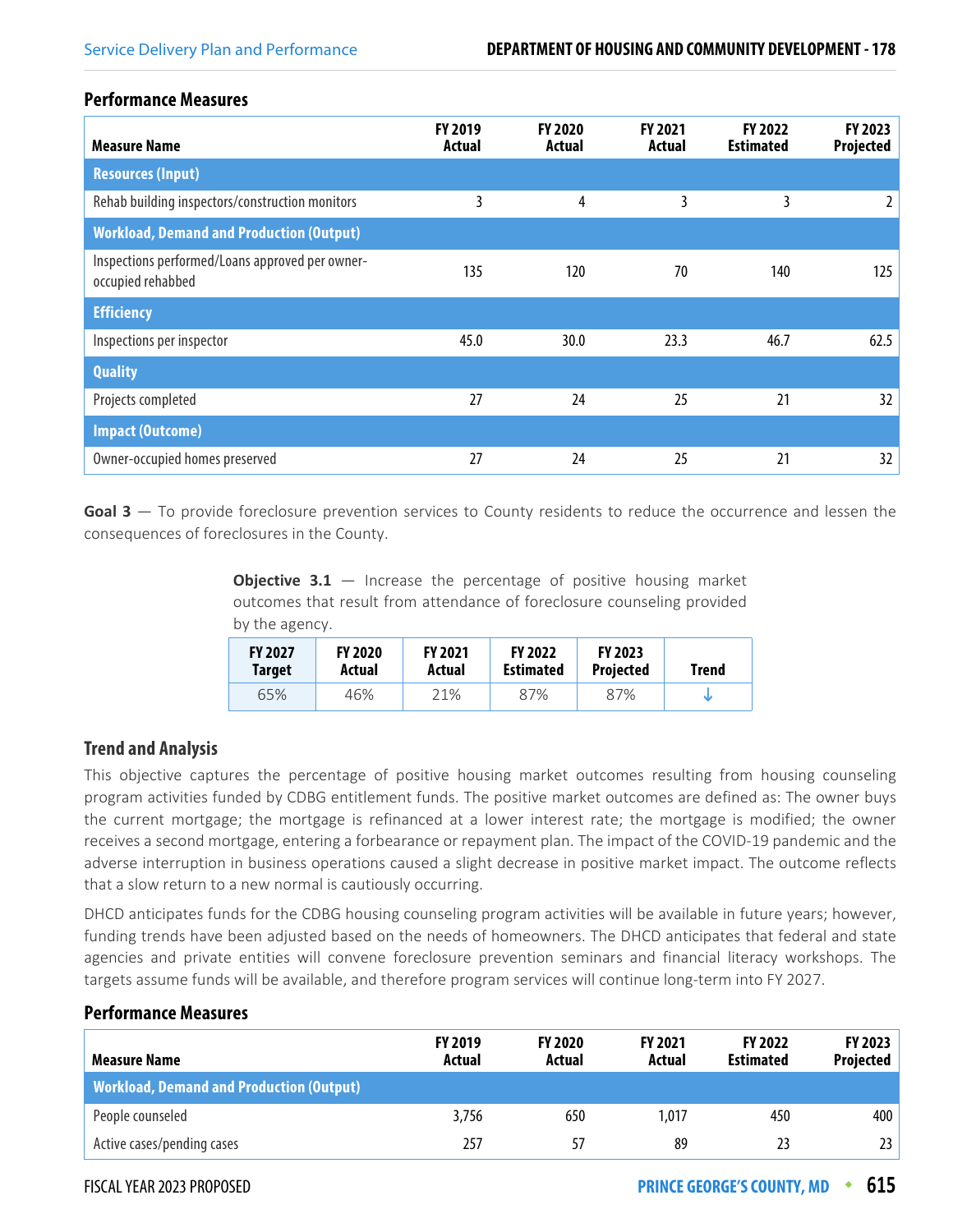| <b>Measure Name</b>              | <b>FY 2019</b><br>Actual | <b>FY 2020</b><br>Actual | <b>FY 2021</b><br>Actual | <b>FY 2022</b><br><b>Estimated</b> | <b>FY 2023</b><br><b>Projected</b> |
|----------------------------------|--------------------------|--------------------------|--------------------------|------------------------------------|------------------------------------|
| Foreclosure cases closed         | 175                      | 29                       | 8                        | 4                                  | 4                                  |
| Public events conducted          |                          |                          |                          |                                    | 4 <sup>1</sup>                     |
| Event attendees                  | 100                      | 169                      | 360                      | 250                                | 200                                |
| <b>Impact (Outcome)</b>          |                          |                          |                          |                                    |                                    |
| Positive housing market outcomes | 331                      | 26                       | 19                       | 20                                 | 20 <sup>1</sup>                    |
| Positive market impact           | 46%                      | 46%                      | 21%                      | 87%                                | 87%                                |

## **Performance Measures** (continued)

**Goal 4** — To provide assistance in the areas of affordable housing, public services, public facilities/public infrastructure improvements and employment opportunities for County residents while stabilizing and preserving County neighborhoods utilizing federal entitlement funding through the CDBG program.

> **Objective 4.1** – Increase the percentage of CDBG projects completed within 12 months.

| <b>FY 2027</b> | <b>FY 2020</b> | <b>FY 2021</b> | <b>FY 2022</b>   | <b>FY 2023</b>   | Trend |
|----------------|----------------|----------------|------------------|------------------|-------|
| <b>Target</b>  | Actual         | Actual         | <b>Estimated</b> | <b>Projected</b> |       |
| 60%            | 15%            | 0%             | 50%              | 50%              |       |

## **Trend and Analysis**

This objective captures the percentage of positive outcomes resulting from stabilizing communities, supporting the acquisition and preservation of affordable housing and improving public facilities and infrastructures projects. However, due to the impact of the COVID-19 pandemic, FY 2022 Actuals continues to reflect an adverse interruption in business operations triggering a slight decrease for affordable housing, economic development and infrastructure project completions. The data reflects the COVID-19 impact on projects from late March through June FY 2022. The outcome will be reflected in FY 2023 as a slow return to a new normal is cautiously occurring.

As part of the efforts to address a variety of needs, including providing shelter for homeless individuals, increasing affordable housing options and maintaining essential public services during the current public health outbreak (COVID-19), Congress, under the CARES Act, designated funds to federal entitlement programs allocated through the HUD. Prince George's County received \$7,123,178.00 under the Community Development Block Grant (CDBG) Program to assist County residents impacted by the pandemic. DHCD uses these funds to prepare for, prevent and respond to those affected by the pandemic. These services include housing counseling and COVID-19 community navigators to assist residents in finding services that meet their needs, emergency food pantries including hot meals, family and health services and legal assistance for residents facing eviction.

| <b>Measure Name</b>                             | <b>FY 2019</b><br>Actual | <b>FY 2020</b><br>Actual | <b>FY 2021</b><br>Actual | <b>FY 2022</b><br><b>Estimated</b> | FY 2023<br><b>Projected</b> |
|-------------------------------------------------|--------------------------|--------------------------|--------------------------|------------------------------------|-----------------------------|
| <b>Resources (Input)</b>                        |                          |                          |                          |                                    |                             |
| Number of sub grantees                          | 0                        | 64                       | q                        |                                    | 8                           |
| Total funding provided to subgrantees           | \$1,149,610              | \$7,988,630              | \$2,028,537              | \$1,532,426                        | \$1,780,111                 |
| <b>Workload, Demand and Production (Output)</b> |                          |                          |                          |                                    |                             |
| Homeownership and rental units preserved        | 0                        | 15                       |                          | 30                                 | 40                          |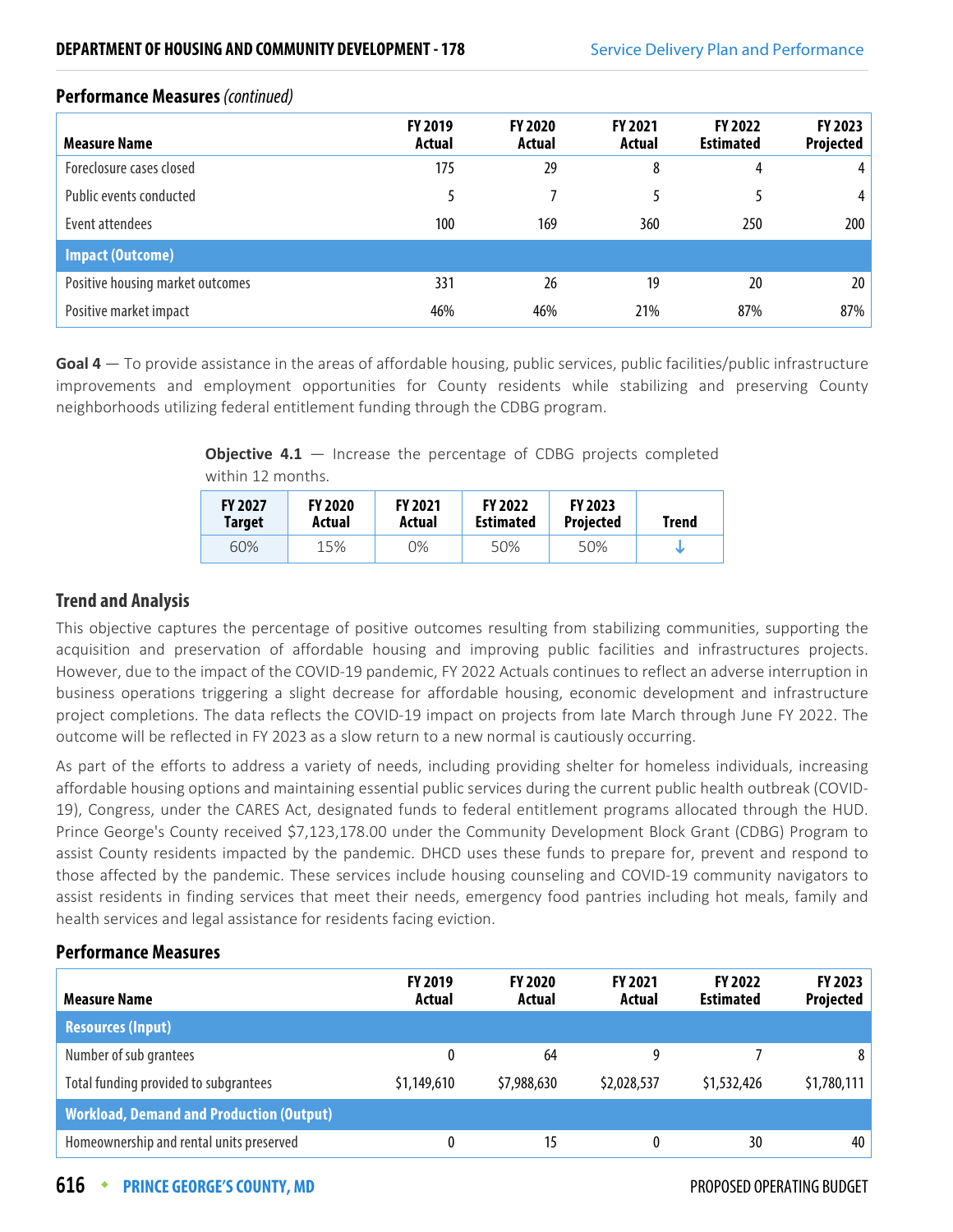## **Performance Measures** (continued)

| <b>Measure Name</b>                                                               | <b>FY 2019</b><br>Actual | <b>FY 2020</b><br>Actual | <b>FY 2021</b><br>Actual | <b>FY 2022</b><br><b>Estimated</b> | <b>FY 2023</b><br>Projected |
|-----------------------------------------------------------------------------------|--------------------------|--------------------------|--------------------------|------------------------------------|-----------------------------|
| Public facilities projects completed                                              | 4                        |                          |                          |                                    |                             |
| Economic development projects assisted                                            | 2                        | 2                        |                          | 3                                  |                             |
| <b>Quality</b>                                                                    |                          |                          |                          |                                    |                             |
| Percentage of projects completed within 12 months                                 | 50%                      | 15%                      | $0\%$                    | 50%                                | 50%                         |
| Environmental reviews approved                                                    | 0                        | 62                       | 21                       | 22                                 | 22                          |
| Contract amendments approved                                                      |                          | 13                       |                          |                                    | $\theta$                    |
| <b>Impact (Outcome)</b>                                                           |                          |                          |                          |                                    |                             |
| Low to moderate income persons assisted with new<br>or improved access to service | 7,251                    | 7,935                    | 3,321                    | 7,250                              | 5,286                       |
| Persons assisted with new or improved access to a<br>facility or infrastructure   | 15,561                   | 12,070                   | 29,232                   | 29,300                             | 30,000                      |
| Projects completed within 12 months                                               | 50%                      | 15%                      | 0%                       | 50%                                | 50%                         |
| Jobs created and/or retained                                                      | 9                        | 0                        | 125                      | 120                                | 119                         |